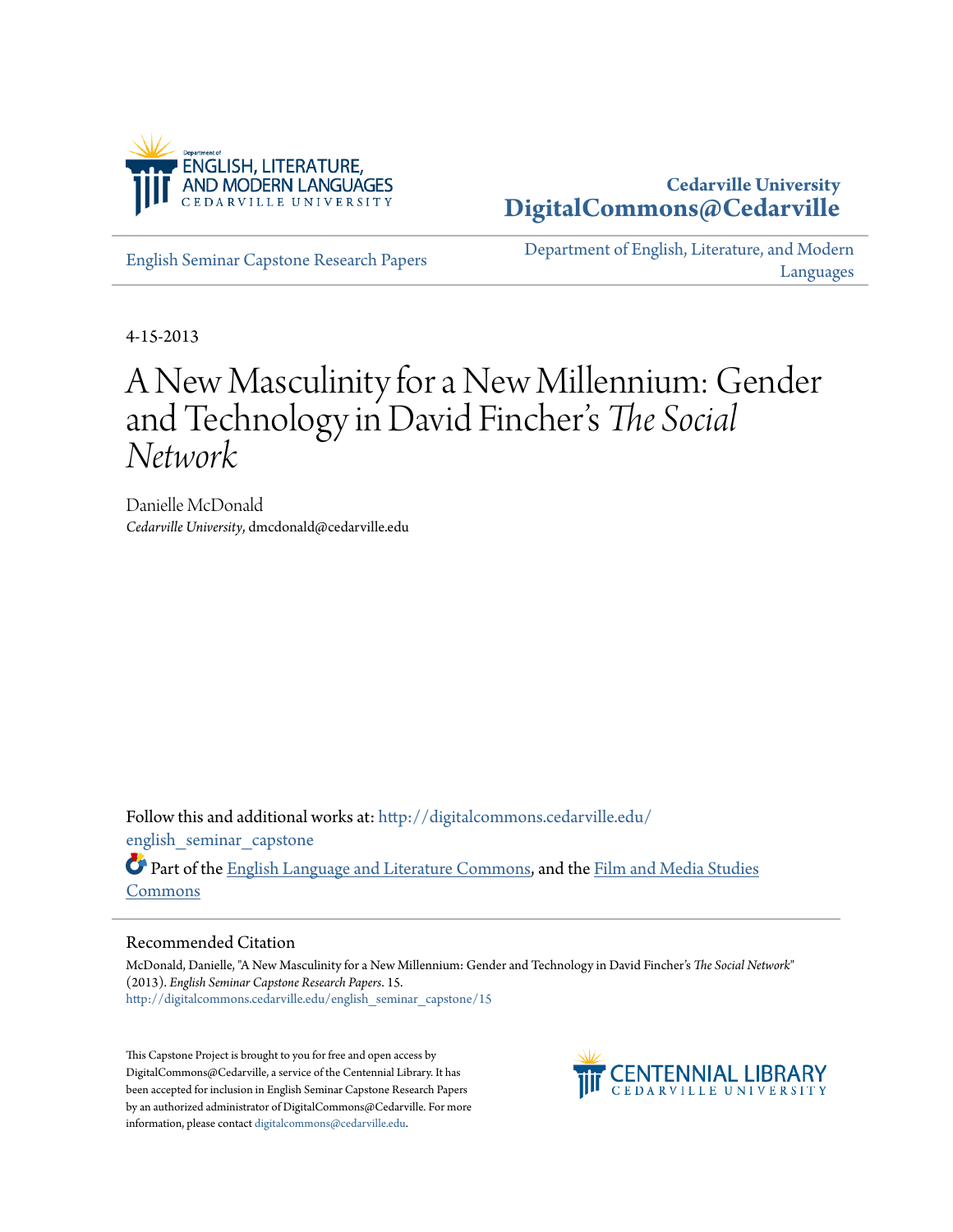A New Masculinity for a New Millenium:

Gender and Technology in David Fincher's *The Social Network*

Dani McDonald

Dr. Deardorff

Senior Seminar

15 April 2013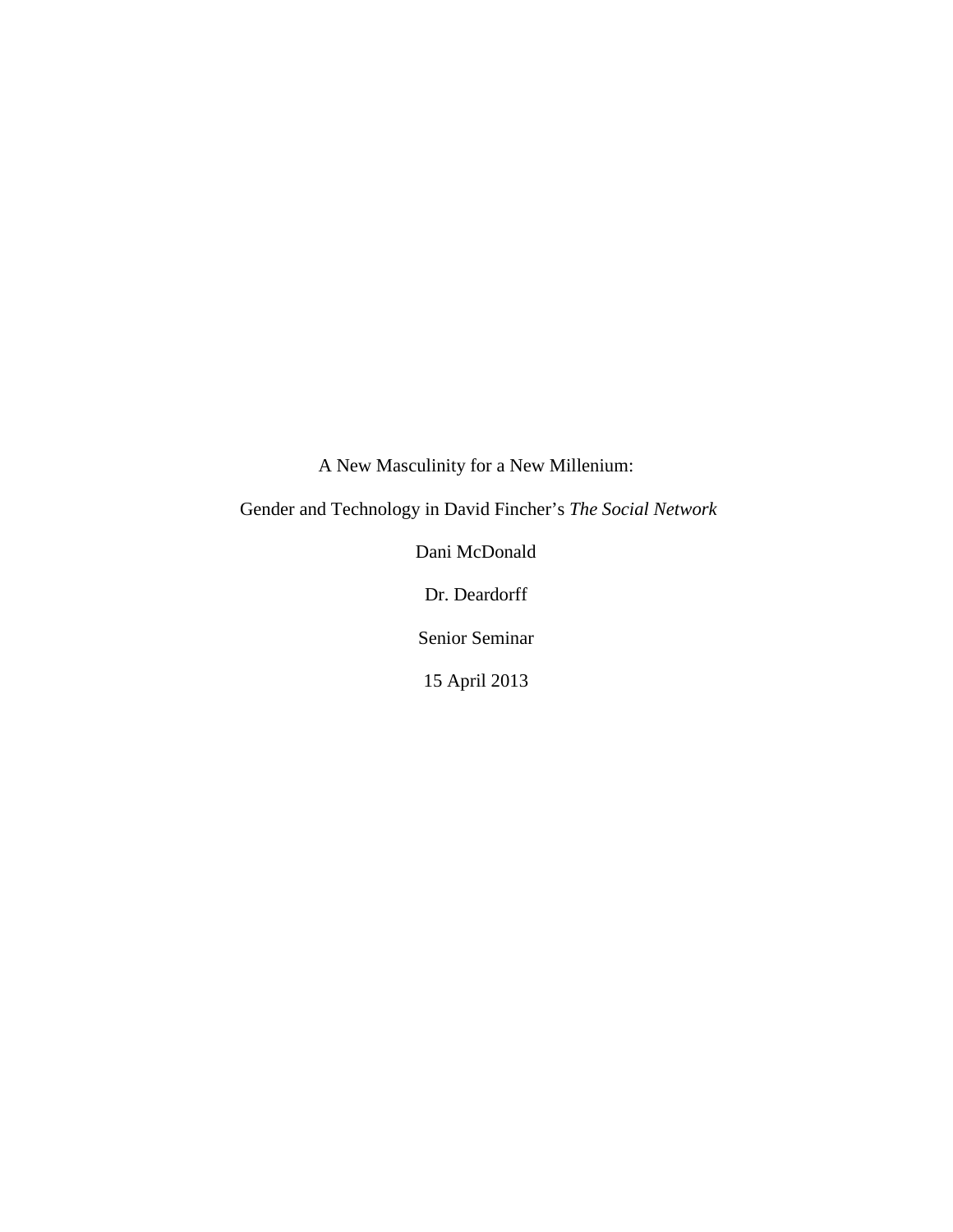Though critics' praise for David Fincher's film, *The Social Network,* thundered across the media, ironically, it still could not drown out the informal feminist outcry taking place on social media platforms. Blogs sprang up across cyberspace as women virulently objected to the misogyny of the film supposedly capturing "the character of a generation." Articles and reviews titled, "Is the Facebook Movie Sexist?", "The Social Network: Where Women Never Have Ideas," "The Homosocial Network," and "The Social Network's 'Angry Nerd Misogyny,'" proliferated from popular social commentary sites such as Slate.com, Jezebel.com, Salon.com, and IFC.com. However, in lieu of formal criticism, faculty at elite institutions availed themselves of these virtual venues as well. In her blog, Jill Dolan, head of Princeton's Gender and Sexuality Studies, declares the film's "male worldview" to be "miserable to women," depicting them as "insane, fear-inspiring shrews or vacuous, sexualized objects" ("The Feminist Spectator").

Eventually, these cries of protest reached critical mass, eliciting an online apology and defense from the screenwriter himself, Aaron Sorkin. After conceding that, "It's not hard to understand how bright women could be appalled by what they saw in the movie," he adds, "but you have to understand that that was the very specific world I was writing about . . . I was writing about a very angry and deeply misogynistic group of people" (Barr). Thus, Sorkin redirects feminist criticism, steering it away from his authorial agenda and toward the subculture explored by the film, even providing empirical evidence for the accuracy of his depiction of these Harvard men. He argues, "Mark's blogging that we hear in voiceover as he drinks, hacks, creates Facemash and dreams of the kind of party he's sure he's missing, came directly from Mark's blog … Facebook was born during a night of incredible misogyny." Thus, Sorkin admits to the "male worldview," but reinforces its intentional construction as the lens of film, capturing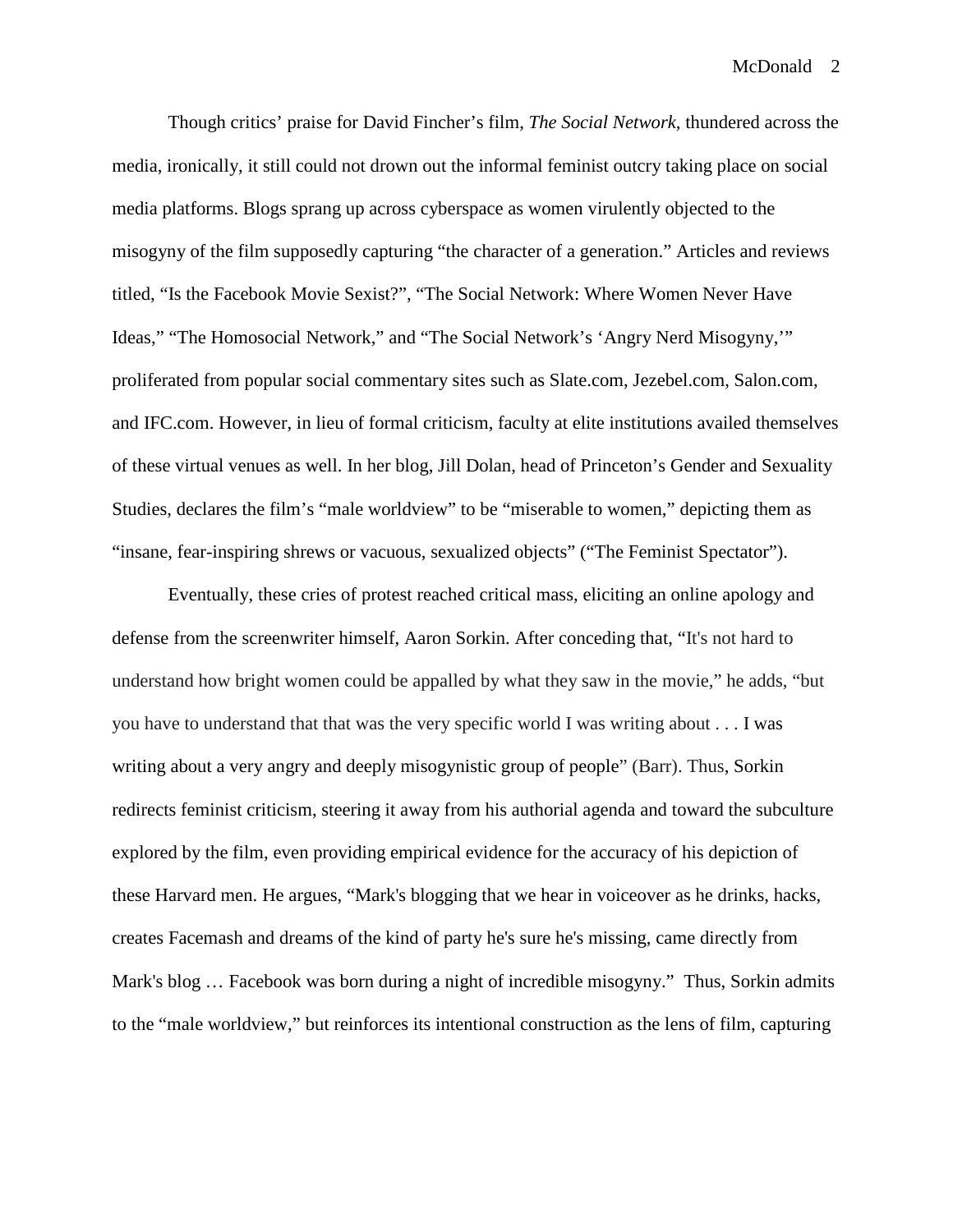not the attitudes of the producers, but the patriarchal perspective of this particular community of men.

Though Sorkin identifies this group as "very angry and deeply misogynistic," David Fincher, reveals their patriarchy to be anchored in and uniquely textured by the technological world. Illustrating how the film is shot through the lens of these men, Fincher claims it even "extends to the casting of Justin Timberlake." When critics argued, "That's not who [Napster cofounder] Sean Parker is," Fincher responded, "It doesn't matter who Sean Parker is; this character of Zuckerberg has to see him as this. He's got to see him as the guy who's got it wired." The term "wired" speaks to Parker's technological success—he is virtually and socially connected, the embodiment of the small wave of technological entrepreneurs rising and ruling millennial society. As Mark represents those longing to fill this powerful position, the film's reality becomes the hacker figure's projection of reality, and even Parker's character is fashioned to replicate Mark's mental image.

Accompanying Sorkin's script and Fincher's directing and cinematography, the composer Trent Reznor contributes another crucial element to the film's lens. Carrying the narrative along on its ominous electronica wavelengths, the score further solidifies the film's technological vantage. Each scene is filtered through Reznor's pulsing bass line, arpeggiated techno flourishes and haunting, industrially-distorted electric guitar. Through the combined efforts of Sorkin, Fincher, and Reznor, the script, directing, and music all function to fashion the hacker's misogynistic worldview.

However, by arguing that "Facebook was born during a night of incredible misogyny," and refocusing feminist criticism on this community of technological men, Sorkin anchors the misogyny of Facebook's conception in this particular masculine worldview. In doing so,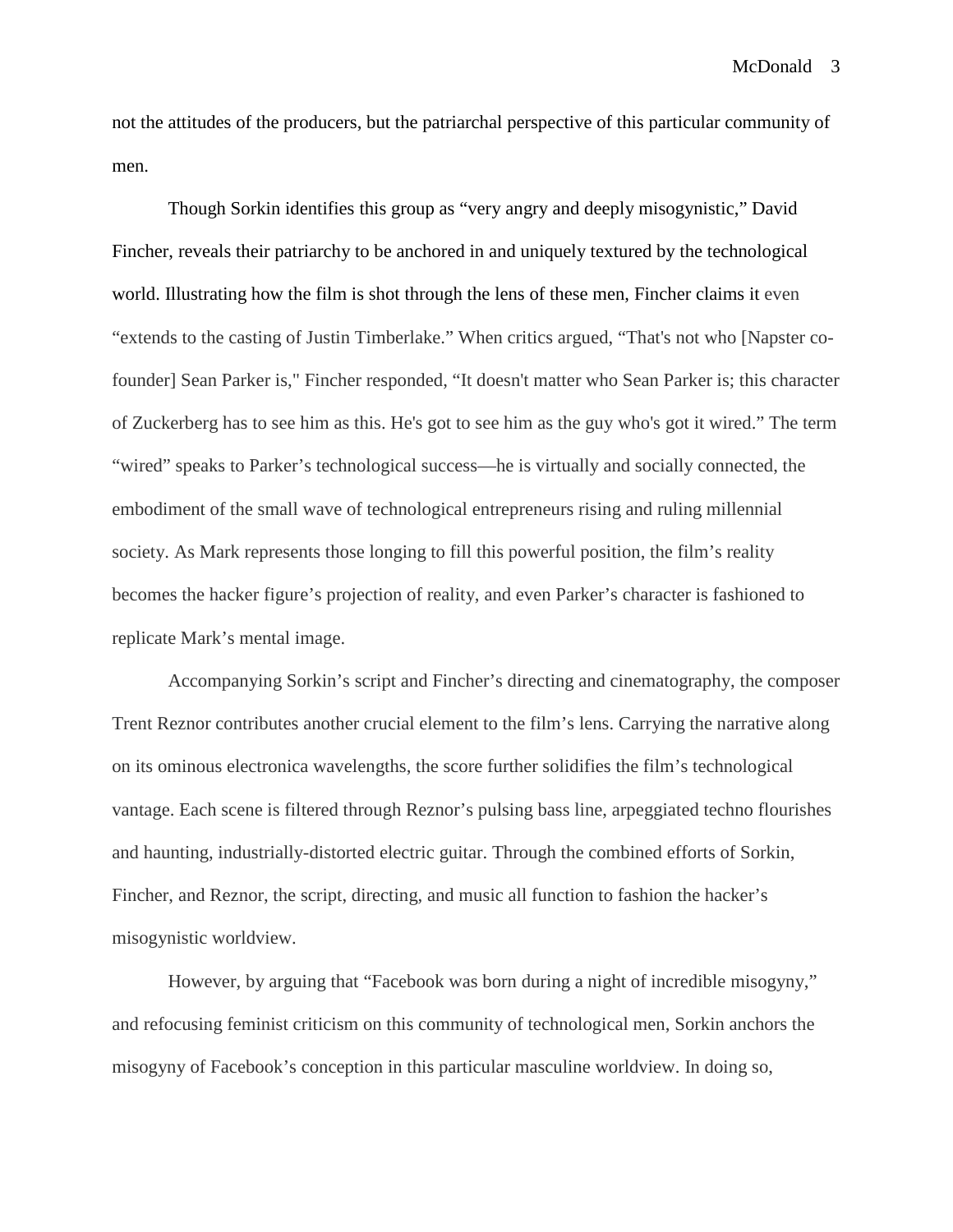however, Sorkin unintentionally echoes the "sociotechnical" doctrine of Feminist Technology Studies—that designing technology is a social process with social consequences. In fact, these scholars claim, "those who design new technologies are, by the same stroke, designing society." Thus they claim that technology and gender are "coproduced," and cannot be separated. By declaring the misogynistic context of Facebook's birth, Sorkin implies an ominous coproduction of gender along with Facebook's technology. Considering the feminist outrage over this patriarchal perspective, and especially as it "shapes" the hacker's technology, the gendered context and story of Facebook's construction "warrants a sociological gaze" (Lohan and Faulkner 322). Therefore, though the Social Network is a film about the rise of Facebook, it simultaneously functions as a narrative about the rise of new notions of gender—specifically masculinity—in millennial society.

### **Digital Entrepreneurial Masculinity: An Origin Story**

This "sociological gaze," however, must first focus on the origins of computer culture's misogynistic tendencies. Sorkin hints at its causation when he claims that Facemash was a "revenge stunt, aimed first at the woman who'd most recently broken [Mark's] heart . . . and then at the entire female population of Harvard" (qtd. in Barr). Thus, Sorkin establishes the immediate, personal context for Mark's anger, but then extends it to the larger female community—suggesting a macrocosmic narrative of male revenge against women.

Susan Faludi terms this phenomenon "backlash," and claims, "The truth is that the last decade has seen a powerful counterassault on women's rights, an attempt to retract the handful of small and hard-won victories that the feminist movement did manage to win for women" (9-10). However, just as Sorkin defines the misogyny of the Harvard men as exceeding typical patriarchy, Faludi claims "backlash" is "caused not simply by a bedrock of misogyny," but arises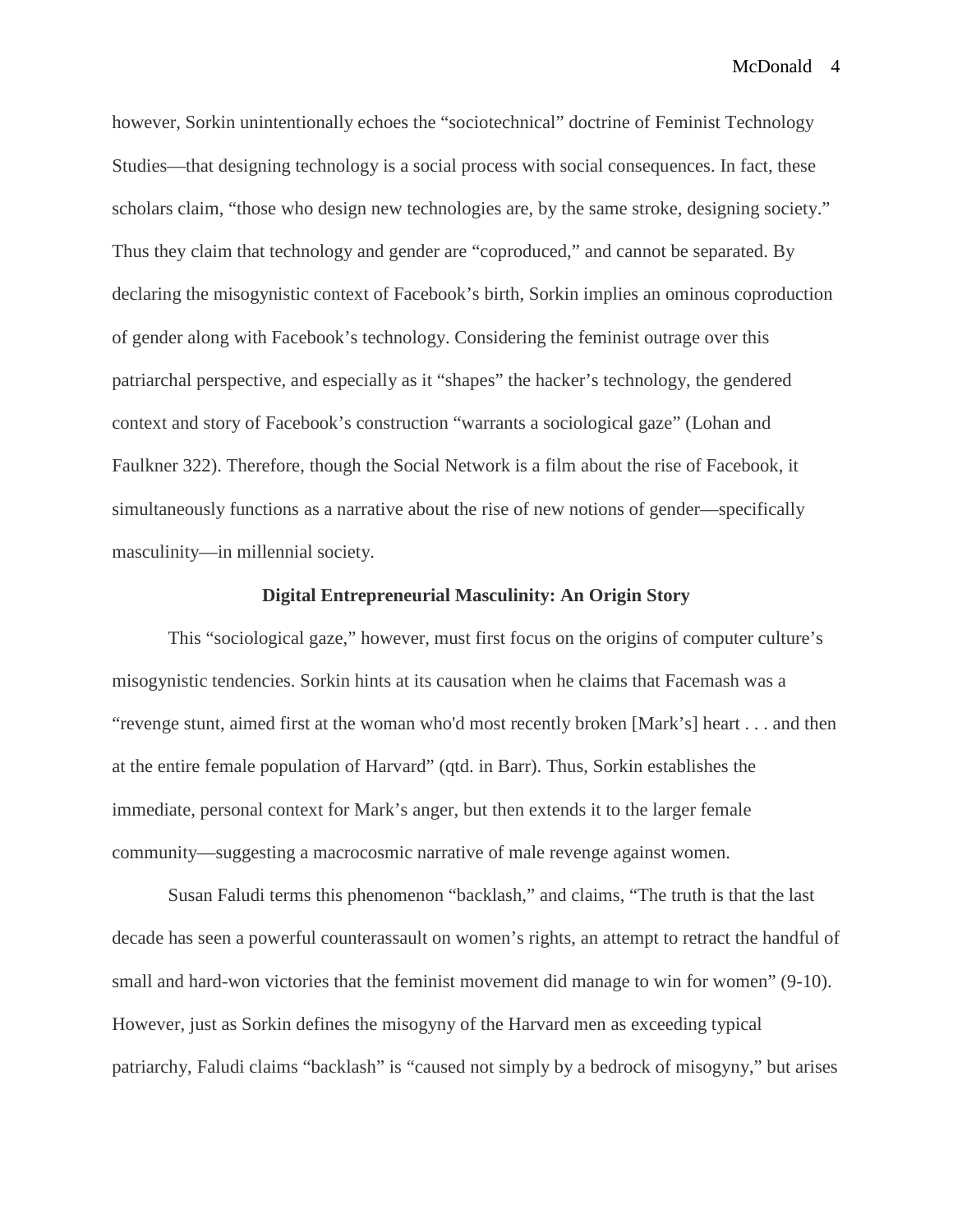specifically "in reaction to women's 'progress'" (10-11). Thus, in her book, *Backlash: the Undeclared War on American Women,* she thoroughly chronicles the cultural retaliation to second wave feminism, proving historically how the progress of women has prompted surges of male resistance.

If one had to locate female success geographically, one might easily point to New England—as Ivy League institutions house some of America's brightest young women and form a dense nucleus of feminine intellect and potential. The setting of *The Social Network*, Harvard University, maintains one these pools of impressive young women, and—simultaneously—an impressive legacy of patriarchy, only allowing residential female students in the early 1970's (Ulrich). Such a victory of feminism—female presence in an elite, all-male institution—would naturally elicit some "backlash." Thus, according to Faludi, as female aspirations have historically bred male contempt, Harvard Yard becomes the quintessential setting for "a deeply misogynistic group of people" to reclaim lost male superiority (Sorkin).

Furthermore, though successful and seemingly secure in their future prospects, many male Harvard students fit the profile of those most susceptible to the backlash mentality. Though Faludi describes "Backlash" as a widespread cultural phenomenon, she notes that some men, "especially men grappling with real threats to their economic and social well-being on other fronts," see female progress as "spelling their own masculine doom" (10-11). Thus, within the patriarchal, modernist paradigm, even these marginalized men's male status provided their predominance over women. As women's rights began gaining momentum, these men became increasingly vulnerable, desperate to reclaim a threatened sense of superiority, and therefore prone to antagonistic backlash.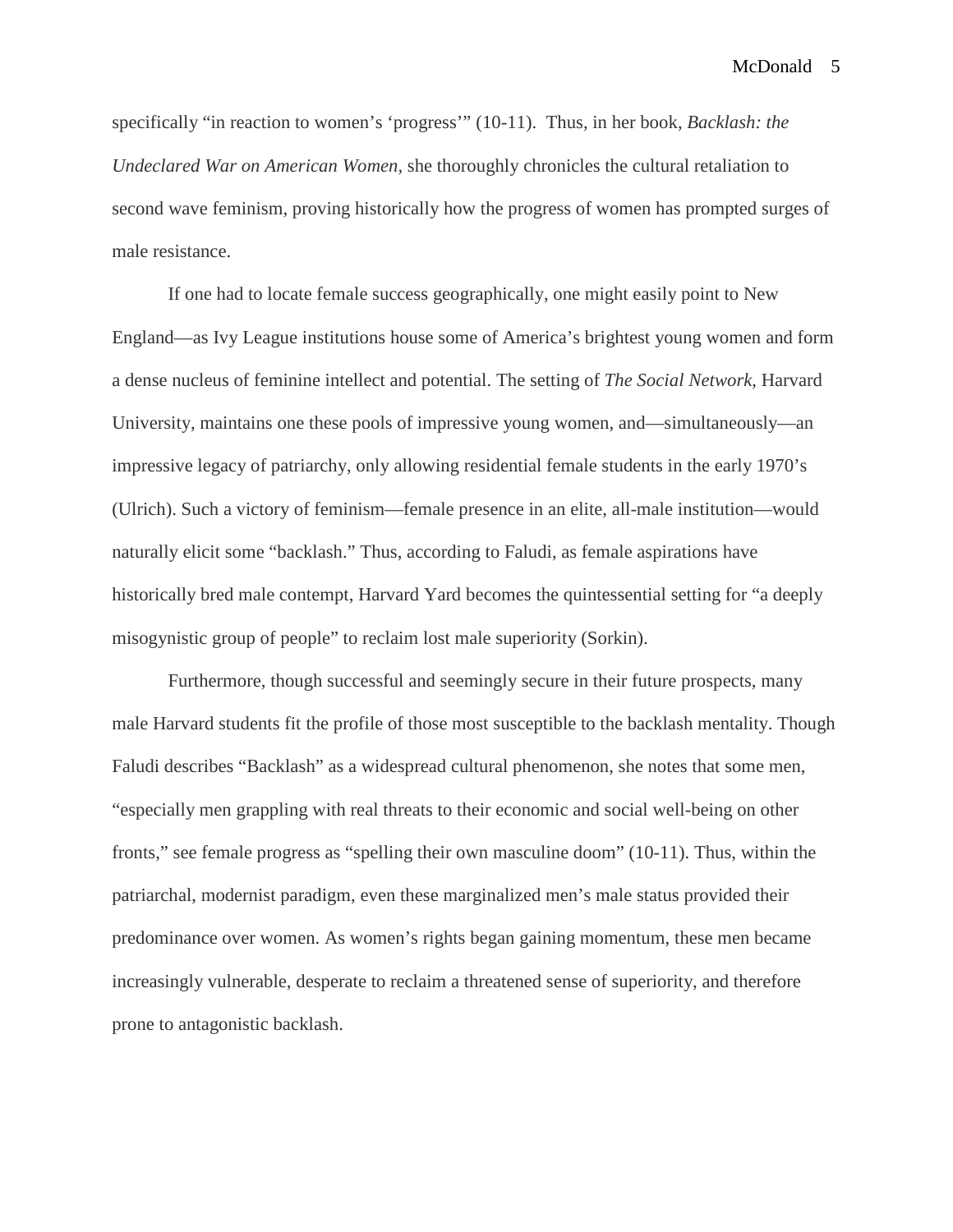Prominent gender studies scholar, R.W. Connell, further defines this vulnerable community of men and reveals that "threats to their . . . social well-being" often stem from the complex politics of masculinity. Reappropriating Antonio Gramsci's concept of hegemony to gender relations, Connell coins "hegemonic masculinity," or "the configuration of gender practice which embodies the currently accepted answer to the legitimacy of patriarchy, which guarantees (or is taken to guarantee) the dominant position of men and the subordination women" (77). However, Connell notes that within the framework of hegemony, "there are specific gender relations of dominance and subordination between groups of men" (78), and hegemonic masculinity establishes the top rung of a patriarchal society that subordinates women *and* those masculinities that fail to fit the hegemonic male norm. Thus, as the "computer nerd" stereotype proves a quintessential "subordinated masculinity," men especially vulnerable to antagonistic backlash abound within the Ivy League.

To illustrate this cultural narrative on a microcosmic level, the first scene of *The Social Network* represents this phenomenon through the subordinated masculinity—Mark Zuckerberg and his propensity to lash back at successful women who threaten his fragile sense of self. First, through his clear identification as the stereotypical, SAT-acing "computer nerd," Mark establishes himself as a subordinated masculinity. Second, his obsessive preoccupation with joining the ranks of the "final club" hegemonic male elite illustrates his unfortunate social distance from these popular, powerful men. According to Erica, Mark is "obsessed with finals clubs" and even has "finals clubs OCD." Serving a "traditionalist agenda," the elite, all-male societies house the modernist codes of "bourgeois" masculinity, and therefore symbolize the modernist hegemonic norm (315). As the Winklevoss twins prove the film's representation of the members, "their "particular version of manhood" reflects this bourgeois template of "social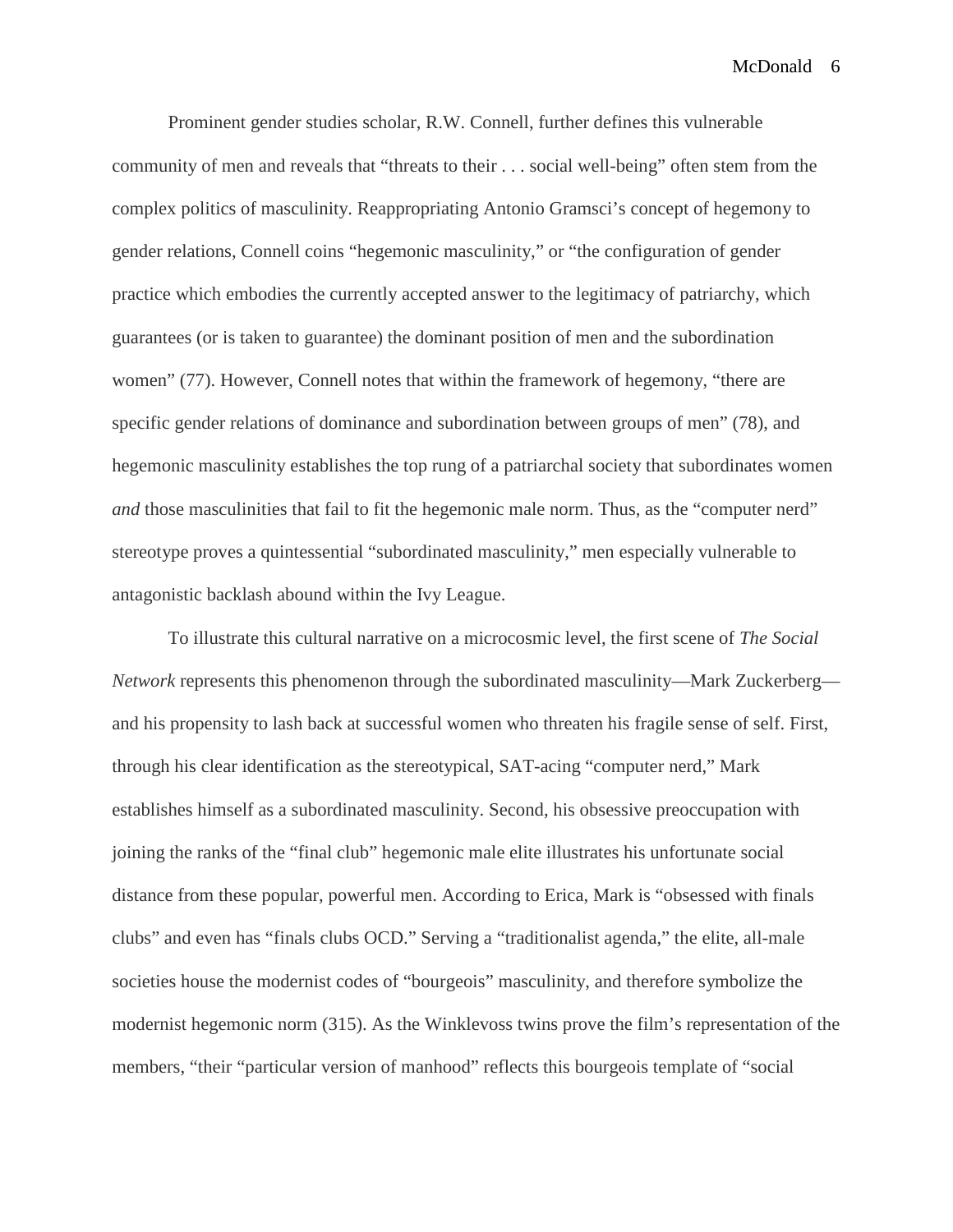authority," wealth, "snobbery," "domestic patriarchy," and traditionalism (Faulkner 91; Connell 315). And though these are "the men who are in power," within the smaller sphere of Harvard, one can extend their portrait of "hegemonic masculinity" outward to general American males especially since these men are the prime demographic for America's future leaders (Faulkner 91). Erica attempts to disprove this final club myth, saying, "Teddy Roosevelt didn't get elected president because he was a member of the Phoenix Club," but Mark corrects her, replying, "He was a member of the Porcellian and yes he did."

Thus, Mark's preoccupation with gaining entrance into this elite society illustrates his desires to slough off his subordinated state and aspire to a form of hegemonic masculinity. However, his awareness of his social inadequacy results in his insecure attempts to assert masculine superiority. Erica, a successful Boston University student, attempts to indulge Mark's "obsession" and discuss how to enter one of the clubs. She asks which of the clubs "is the easiest to get into." Mark, however, immediately takes offense, and pointedly states, "I think you asked me that because you think the final club that's easiest to get into is the one where I'll have the best chance." Even though Erica innocently responds with, "The one that's the easiest to get into would be the one where anybody has the best chance," Mark interprets her comment as questioning his capability to rise to the level of hegemonic masculinity—or, in other words, emphasizes his hopelessly subordinated status, Mark's greatest source of insecurity.

As Erica's comments call attention to his subordination, and metaphorically elevate Erica through her acknowledging of his masculine inferiority, this threatening "female victory" is not tolerated by Mark. He replies, "I want to try to be straight forward with you and tell you that I think you might want to be a little more supportive. If I get in I'll be taking you to the events, and the gatherings, and you'll be meeting a lot of people you wouldn't normally get to meet."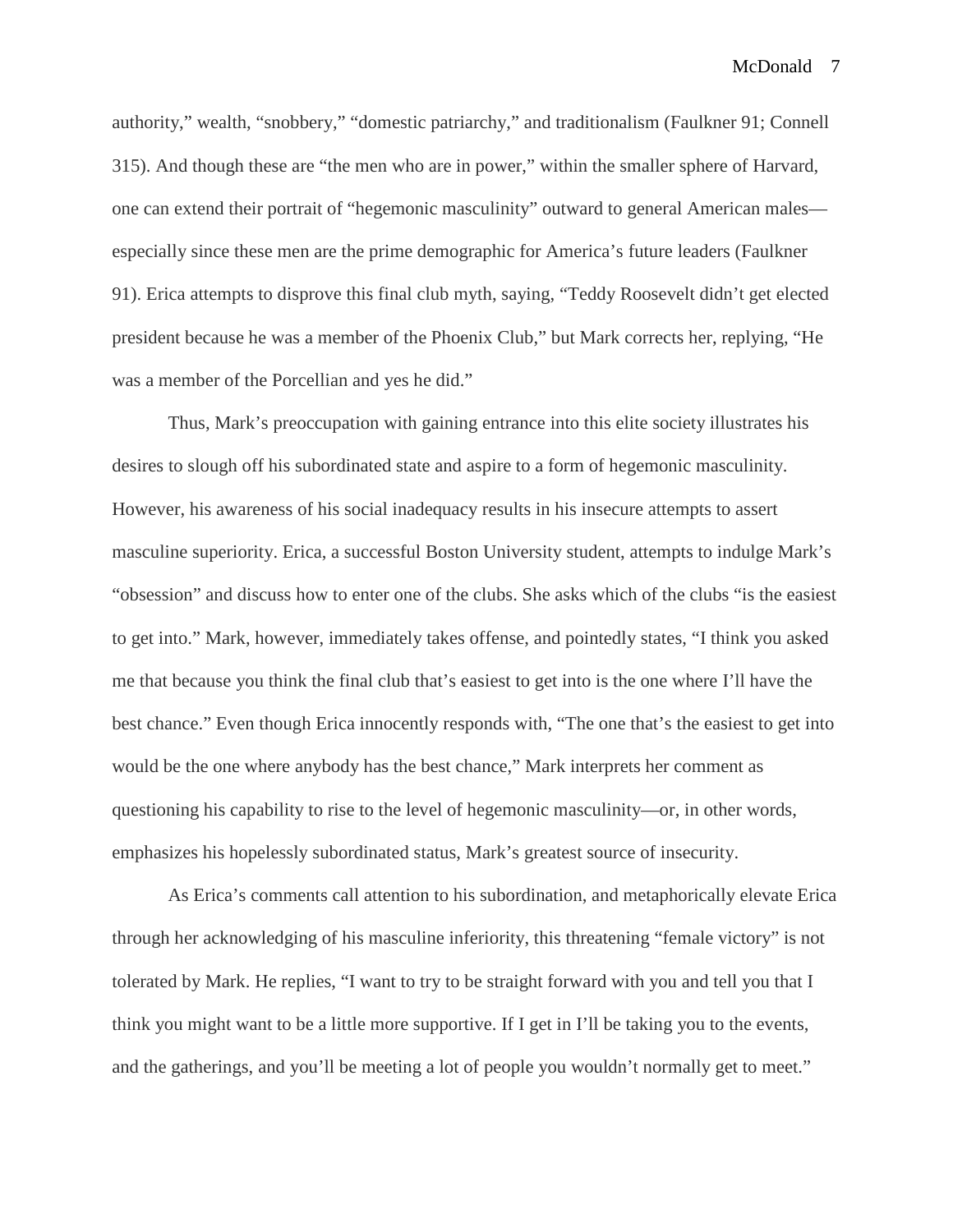Clearly, Mark attempts to reclaim lost vestiges of male superiority through authoritatively stating her dependence upon him for social recognition. Thus, in order to assuage his insecurity about his own subordination, Mark attempts to subordinate Erica and reestablish a patriarchal gender hierarchy.

This interchange, however, operates as a microcosm for the larger narrative of gender relations in early postmodernity. Just as feminism threatened to topple the supremacy of the subordinated masculinities, Erica's "upper hand" in the conversation leads to Mark's threatened sense of masculine superiority. From this vulnerable position, Mark attempts to relegate her to a place of female inferiority as a form of "backlash." However, such attempts ultimately prove futile as Erica dramatically dumps Mark—dealing the ultimate blow to his ego and rendering him impotent. Therefore, her female victory catalyzes Mark's dormant desires to reconfigure masculine hegemony—a social position impervious to the social assaults of others, especially women. Thus, Erica's victory proves the symbol for feminism functioning as a catalyst, causing subordinated nerds to seize the opportunity to redefine hegemony.

Furthermore, along with the motivating threat of emasculation, feminism also provided the perfect cultural context for subordinated nerds to assert long-denied masculine supremacy. By attempting to deconstruct oppressive, modernist notions of gender, feminism caused "the solidity of sex" to "[melt] into the air" and effected a general reconceptualization of gender (MacInnes 351). Thus, as feminism destabilized the ironclad gender identities of modernity – or the "currently accepted" configuration of patriarchy, a vacuum of authority on normative "masculinity" opened up; therefore, within the ensuing "crisis" of masculinity (Kimmel 291), an opportunity for "New groups [to] challenge old solutions and construct a new hegemony" appeared (Connell 77).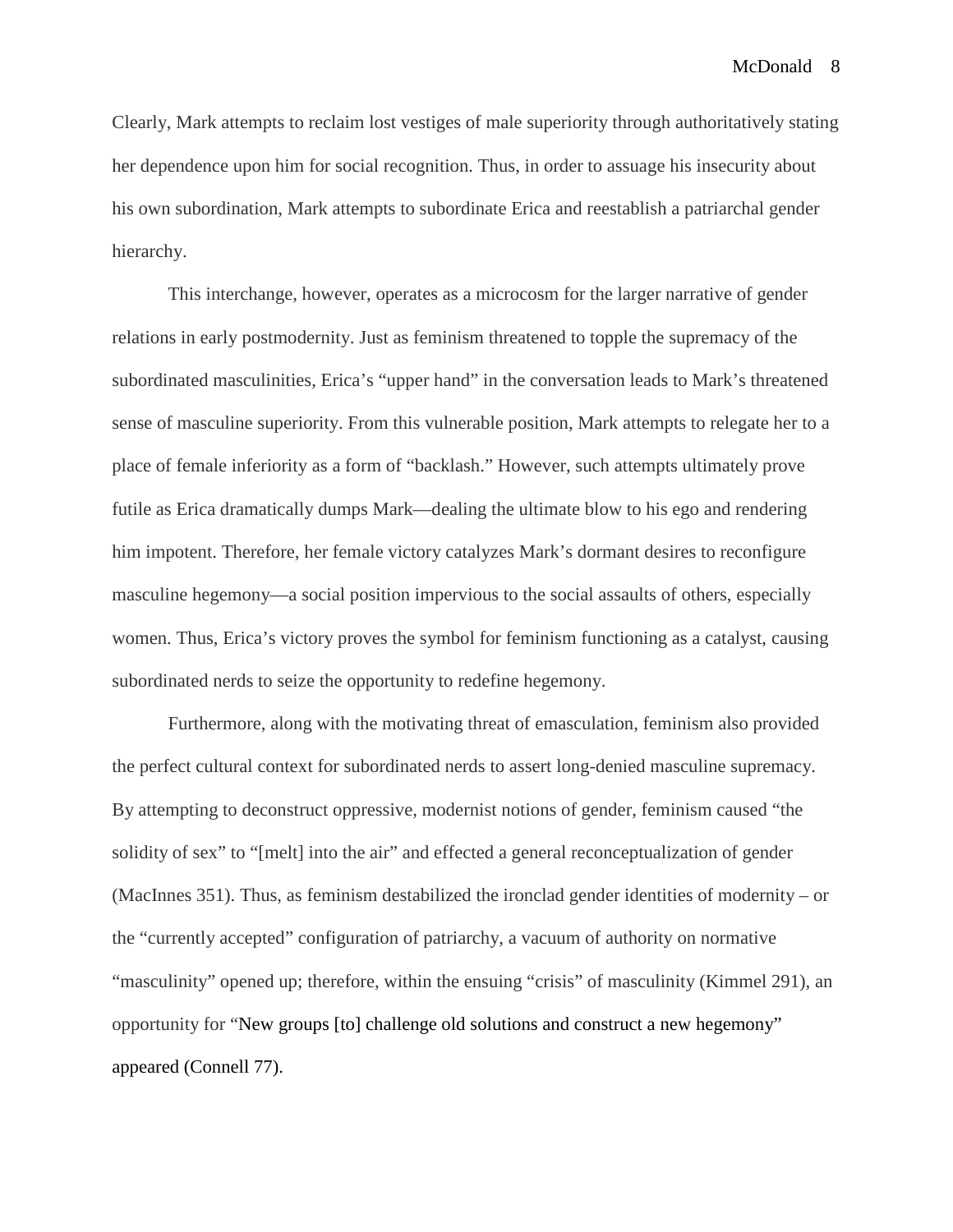However, in order to seize this uniquely opportune moment to stake their new "successful claim to authority" (Connell 77), nerds needed a tool—an incontestable source of power capable of toppling the alpha men of yesteryear and retool past masculinity templates. However, after Erica dumps Mark in a symbolic demonstration of female power, the film reveals the ultimate vehicle and platform of power for Mark to rewrite hegemonic masculinity—technology.

### **Hacker Masculinity: Its Attributes and Ascent**

### *First Characteristic: A Preoccupation with Power*

Though the hyper-powerful world of modern technology proves capable of recoding the traditional script for masculinity, ironically, due to its origin story, it is rooted deeply in a fragile masculinity. As the pillars of patriarchal modernity came crumbling down, emasculated and subordinated men found refuge in that which provided a means of power—the cult of technology. According to the historian David Noble, this Enlightenment-driven enterprise is at its philosophical core, a "celebration of disembodied intelligence" that is an "incorrigibly escapist . . . fantasy of total control, absolute transcendence of the limits imposed on mankind" (qtd. in Noble 128). Thus, subordinated men strove to abandon "the complexities of a diverse and unpredictable world" and create a new "Eden," a virtual world where the power of technology rectifies their woeful earthly condition and leads to the "salvation and restoration of fallen man" (Millar 51; Noble 19). Melanie Stewart Millar in her book, *Cracking the Gender Code: Who Rules the Wired World?,* mentions this myth of an otherworldly, technological paradise, claiming the "cyberfrontier . . . appeals to long enduring myths of masculine power and imperialistic control" (51-52). Thus, the hope of such transcendent power, promising cyberfrontier, and subsequent reinvigorated masculinity especially appealed to those long suffering under the impotence of subordination.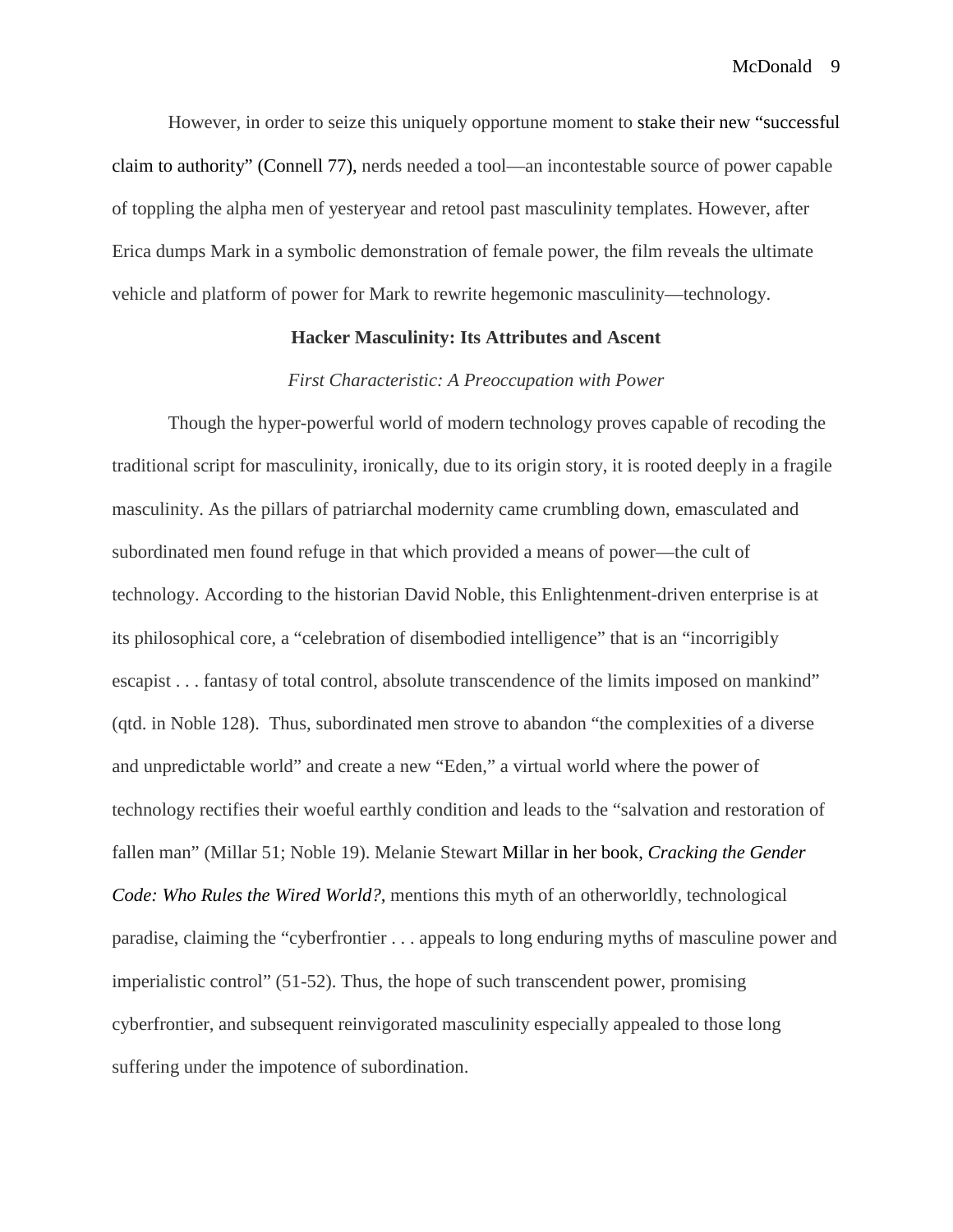Therefore, emasculated men could buy back a sense of masculine power by developing technological skills. Sociological studies on tech-savvy men prove this to be a common "compensatory strategy"—to coopt the empowerment of technology to fill the void of social prominence (Turkle 231). In her article, "The Power and the Pleasure? A Research Agenda for 'Making Gender Stick' to Engineers," Wendy Faulkner claims, "Often the men who appear to take the most pleasure in technology are relatively un-powerful. Hackers and other technical hobbyists are obvious examples," but the "power of the technology symbolically extends engineers' limited sense of strength or potency" (106). Millar describes how the technology magazine *Wired* promises masculine reinvigoration by using "complementary images of masculine power and technological supremacy." Furthermore, by doing so, "it transforms images of men formerly associated with computer geeks and uptight 'suits' into ideals of hypermachismo" (78). Clearly, the cult of technology caters to this petrifying fear of emasculation and promises male privilege through the means of technology.

Thus, by borrowing the empowerment of this realm to reclaim a lost masculinity, these men construe technological power as the cornerstone of their own hegemonic masculine community (Faulkner 91). Therefore, within the "masculine cult of technology" (Wacjman 138), the "standard against which other men are measured" is technical prowess (Faulkner 91). Thus, Douglas Thomas, author of *Hacker Culture,* explains how the "notion of mastery" may be "the most important element of hacker culture" (xvi). Sherry Turkle elaborates how "mastery" is a fundamental component in an individual's "development" as it gives birth to autonomy, and autonomy allows one to "move beyond the world of parents to the world of peers" (647). The personal computer proved the ideal vehicle to assert a sense of autonomy since it was "divorced from parental or institutional authority" (Thomas xiv). Therefore, it "enabled the single most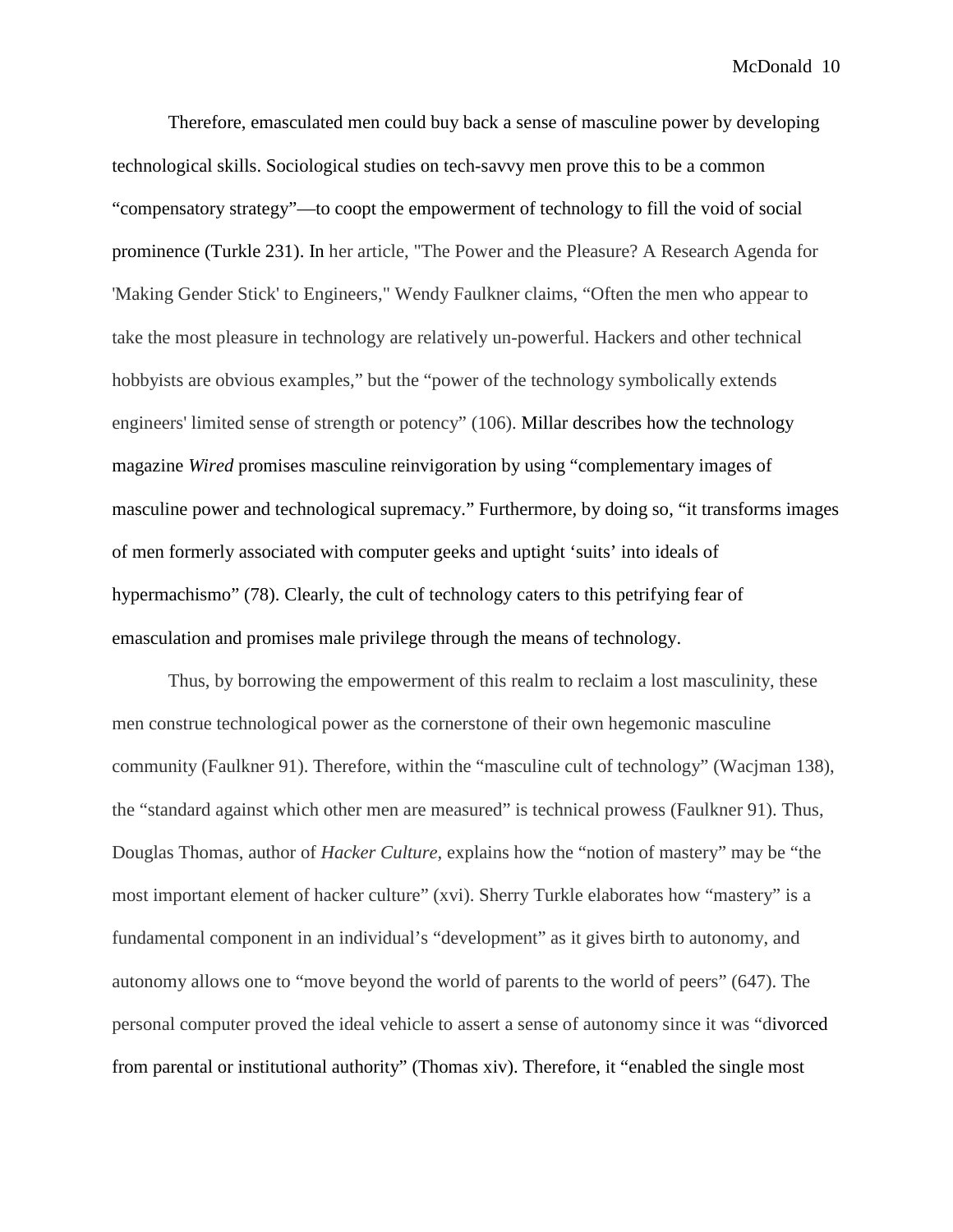important aspect of formative masculinity to emerge, independent learning" (xiv). Thus, within this "cult of prowess" (Turkle 652), technological mastery became defined in "hegemonically masculine terms," and, consequently, developing one's technological skills became synonymous with formulating a hegemonic masculine identity (qtd. in Kendall).

Proving the importance of technological prowess, the homosocial enactment of such a masculinity required "aggressive displays of technical self-confidence and hands-on ability for success" (qtd. in Kendall). Faulkner reiterates this finding, claiming groups of engineers regularly "engage in ritualistic displays of hands-on technical competence," and therefore construct a social hierarchy based off of one's technical skills (Faulkner 106). Thus, incentive sprouted up to improve one's coding skills, as they translated directly to an increase in social status. Those aspiring to the superior slots in hacker hegemony learned to code the most skillfully and win the contests. Therefore, Mark, who lands acceptance at Harvard, engineers an app coveted by Microsoft, drunkenly codes an entire website in four hours, single-handedly designs the original Facebook, and holds "coding contests" for the new interns, maintains an indisputable status as "alpha male" of hacker society. However, due to the hierarchical structure of this community, Mark's hacking virtuosity is derivative of his drive to gain a hegemonic masculinity.

First, as technological prowess is the primary component to hacker masculinity, so it is the evidence of Mark's hegemonic status—his superior coding skills that enable him to construct the new social "cyberfrontier" on which he can superimpose his masculine hegemony. Thus, Mark pitches this virtual society to Eduardo, saying "I'm talking about taking the entire social experience of college and putting it online." Yet he compares this exclusive online community to a final club, except he and Eduardo would be the "presidents" this time. As the online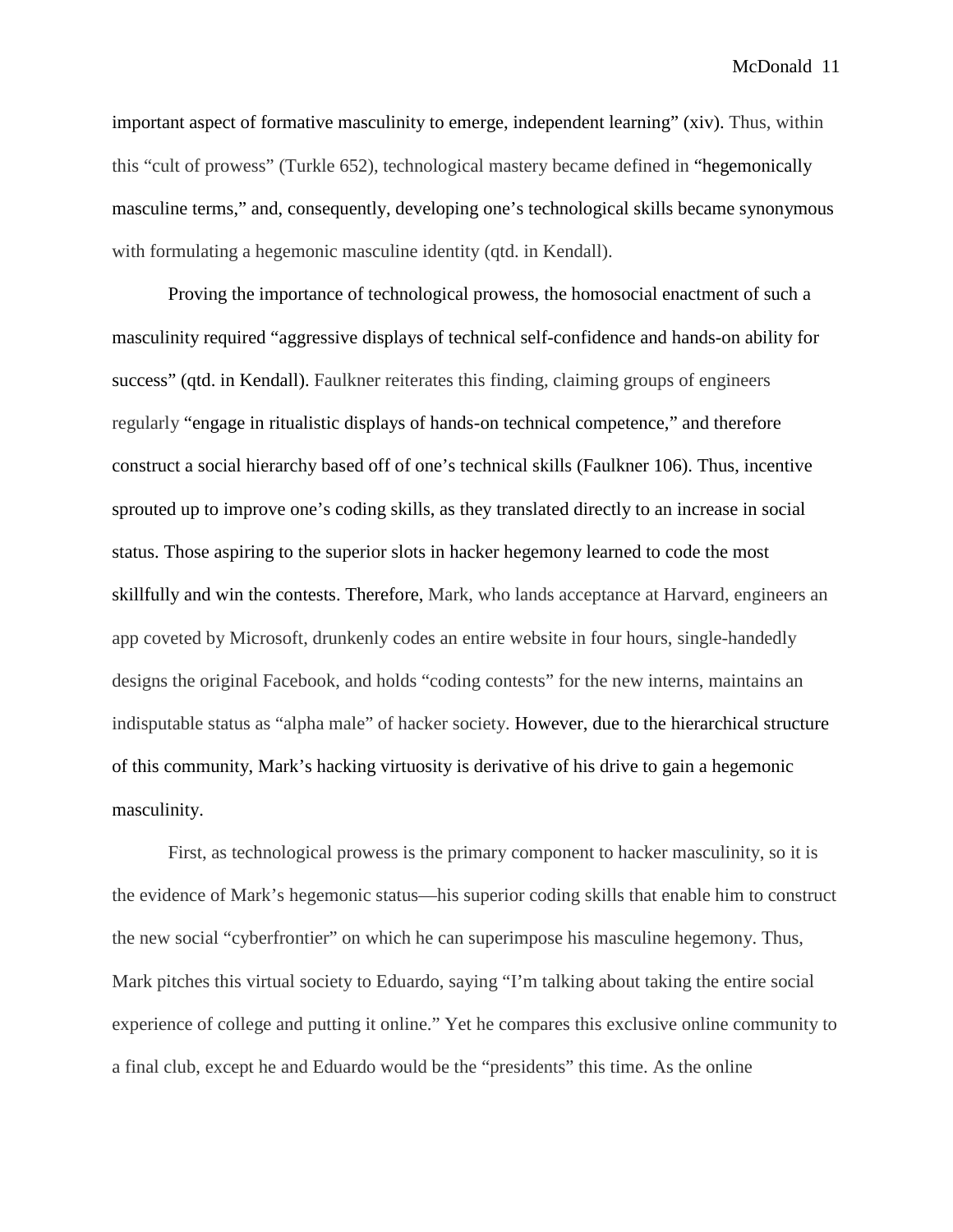community of Facebook is a powerful symbol of the social structure of the information age, by replacing the antiquated, hegemonic final clubs of Harvard with a simulated, cyber version, Mark illustrates the supplanting of the traditional social structure with those of the millennial era. And, by being the author of such a society, Mark can replace the traditional social codes with the hacker hegemony, essentially coding his way into the "alpha male" position in the new digital world order.

Thus, Mark's technological skills allow him to construct a new virtual society, but his derivative, masculine sense of power pushes this cyber "social network" to replace the old and establishes him as hegemonic head. Due to Mark's dominant position within the hacker subculture, he evidences a corresponding attitude of confidence and superiority. Jose Antonio Vargas, when writing a profile of Zuckerberg in the New Yorker, claims one of Mark's "closest friends" mentioned, "Ultimately, it's 'the Mark show,'" and another noted Mark's "imperial tendency" ("The Face of Facebook"). The film successfully captures this quality of the original Zuckerberg, even in the beginning of the movie as Mark begins building Facebook. He "asks" Eduardo for more capital, but when Eduardo tells him to "do it," Mark snappishly responds, "I already did." Thus, even in the early stages, one witnesses Mark's sense of power that demands others' submission. However, Mark's authoritative dictation ensures the future growth of the company. Facebook's masthead neatly sums up Mark's sense of superiority as it boldly declares: "A Mark Zuckerberg production." However, Mark's unashamed self-crediting actually proves a catalytic point for the future of Facebook. It is this name that captures the attention of Sean Parker—Mark's business mentor whose advice and networking attaches Facebook to the lucrative corporate world and spins it into a viral commercial success.

*Second Characteristic of Hacker Masculinity: An Antiauthoritarian Agenda*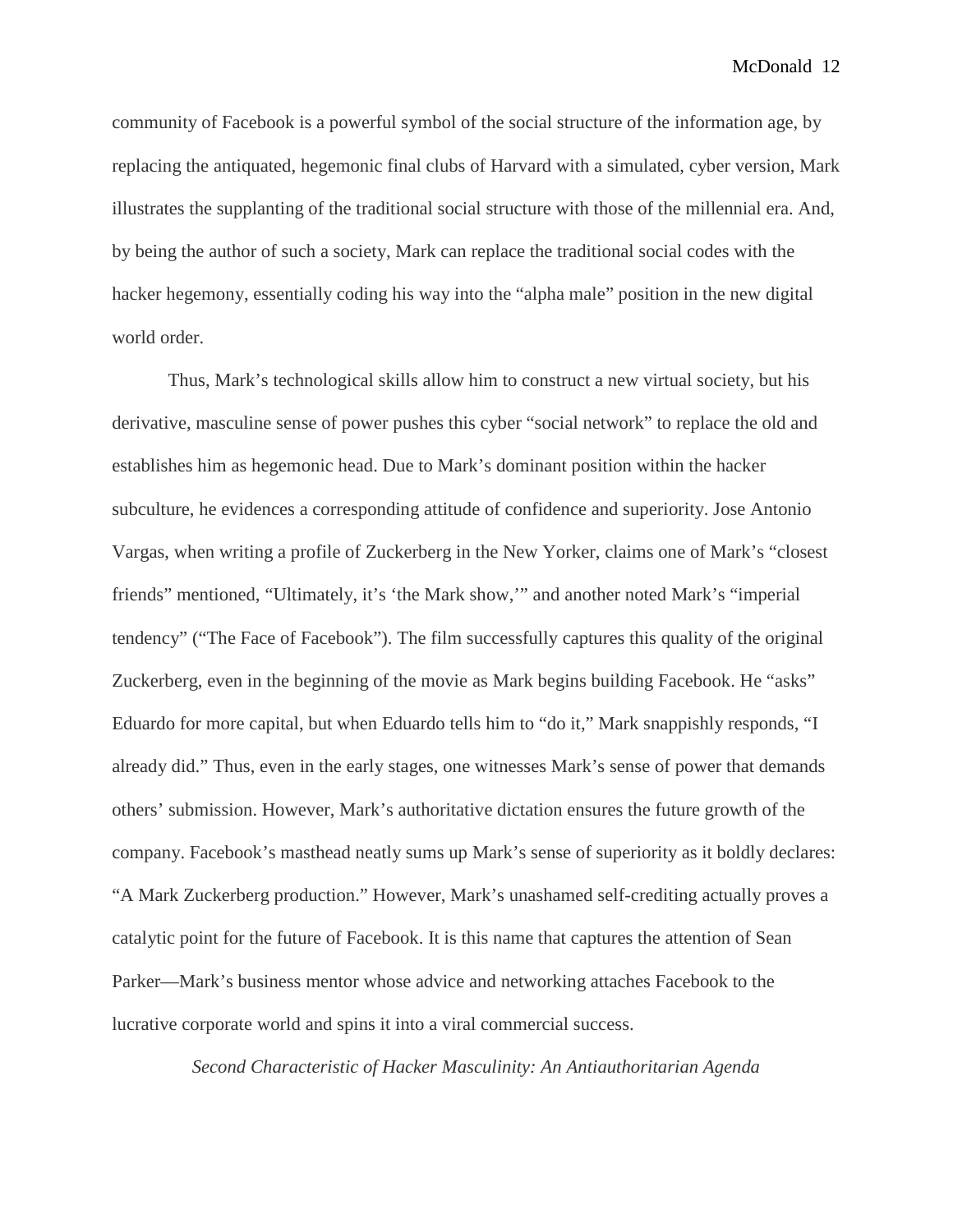Thus, by wielding the weapon of technological prowess and its corresponding sense of empowerment, Mark's performance of hegemonic, hacker masculinity establishes the society in which he occupies the alpha male position. However, this is not enough. Technological power and egocentrism cannot singlehandedly replace the ironclad constructs of modernity. Cocky engineers code and remain perfectly placed within the existing modernist framework—merely manufacturing the mechanisms that keep it running. *Hacking,* however, is an "exercise of power" that interrupts the fabric of this world and dramatically destabilizes its structures (Douglas xiv). Thus, hacking is a "form of *rebellion*"—the second fundamental component to hacker masculinity that ensures its ascension (xiv).

The emphasis on rebellion within computer culture is another component that can be traced back to its subordinated roots. Though the computer nerd maintained an "ambivalent relationship with power" due to his mastery of coveted technological skills yet awareness of social marginalization (Faulkner 91), the hacker demands recognition for its technological prowess—as his skills directly interrupt the world of those in power. Hegemonic power and its corresponding masculinity are housed in institutions and symbolized by these cultural constructs, thus representing the subordinating force for the computer nerd. Therefore, the hacker idealizes himself as the "rebel enemy of establishment and conformity" (Turkle 664). Naturally, this "struggle between authority and autonomy" between the subordinated hacker and the symbolic hegemonic power "constitutes a significant portion of formative masculinity" (Thomas xvi). And, if a hacker can "resist and overcome" these "boundaries and authority," he can "claim his independence" and forge a hegemonic masculinity (Thomas 75). Furthermore, given the unique nature of their technological prowess, "unlike the usual rebellious expressions youth culture, it was something that had a profound impact on the adult world." (xiv).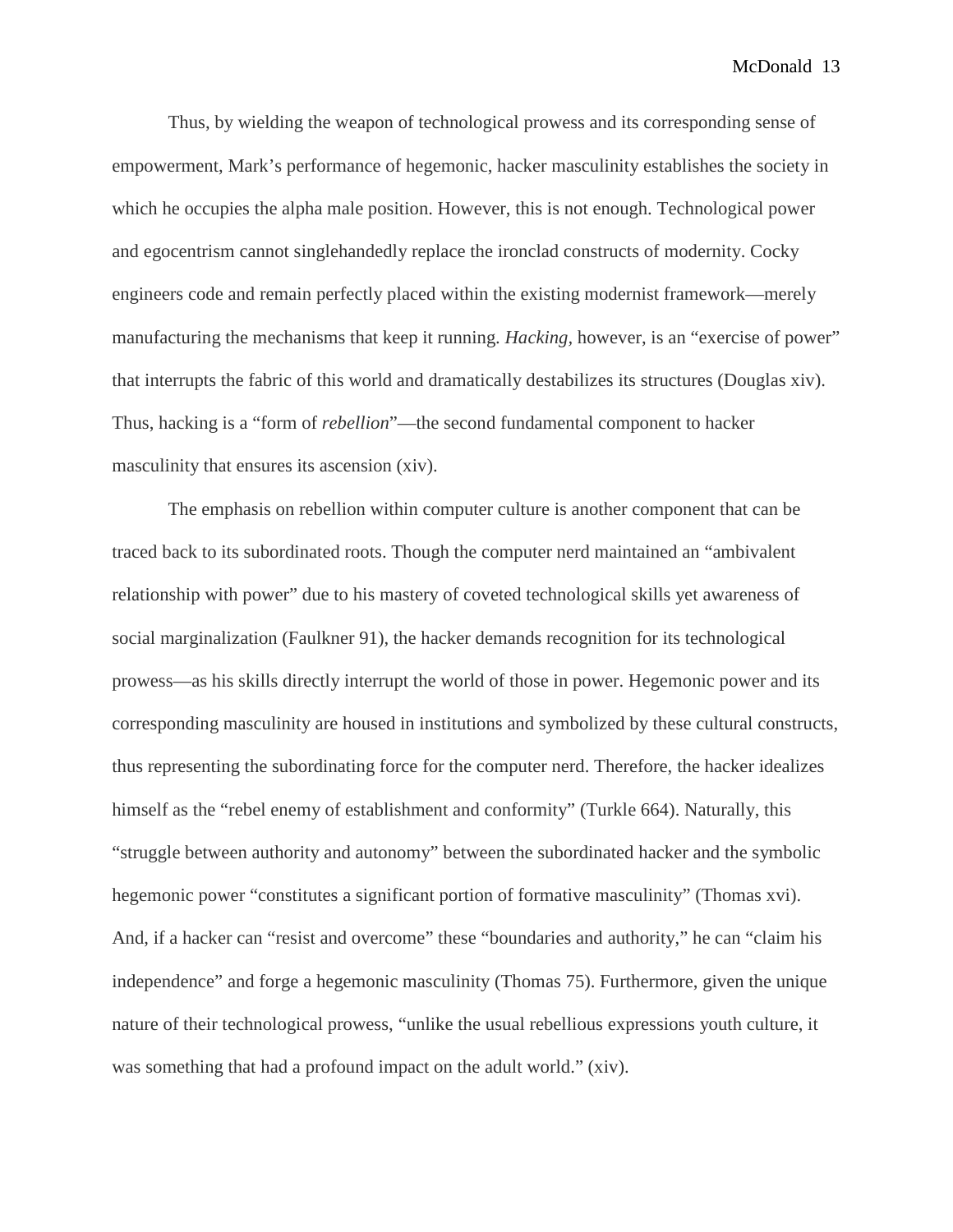Eventually, the hacker begins to see authoritative rules and structure as existing to be broken; "A closed system is a challenge. A safe is there to be cracked" (Turkle 667). Thus, the hacker brain became hardwired to resist authority, and a subculture was born that was "dedicated to resisting and interrupting 'the system'" (Thomas xii). The more one moved toward "the center of hacker culture," the more one resisted "academic values," or "the acceptance of hierarchy" all things that represented the institutional structure (Turkle 645). Hackers, as they became more insular, became more engrossed in their own countercultural ethos, lifestyle, and community. Thus, they nursed a growing bitterness for the "hegemonic" codes of institutional society, and their own independent social structure chafed against this unfortunate reality (Thomas 75).

However, the combination of simmering resentment for traditional hegemony and wellhoned skills of anti-institutional disruption clearly equipped hackers to recode the current hegemonic masculinity. And though Mark's technological prowess provides the rudimentary skills to ascend, his belligerent anti-authoritarianism bushwhacks his path to supremacy. First, his construction of "Facemash" illustrates his first flagrant attempt to defy authority, as he hacked into the Harvard computers illegally to retrieve the images necessary. In the deposition scene, after the administration reads Mark a laundry list of his offenses, Mark responds, "As for any charges stemming from the breach of security, I believe I deserve some recognition from this Board." The administrative board remains in shock, though Mark merely repeats his statement. Eduardo decodes Mark's defiance later in the film. He states Mark had "thumbed his nose at the Ad Board, he'd gotten a lot of notoriety," and therefore, "Facemash did exactly what he wanted it to do." Thus, Eduardo reveals that Mark successfully leveraged "Facemash" to gain power and to spurn the authority of the hegemonic institution. More importantly, "Facemash" afforded him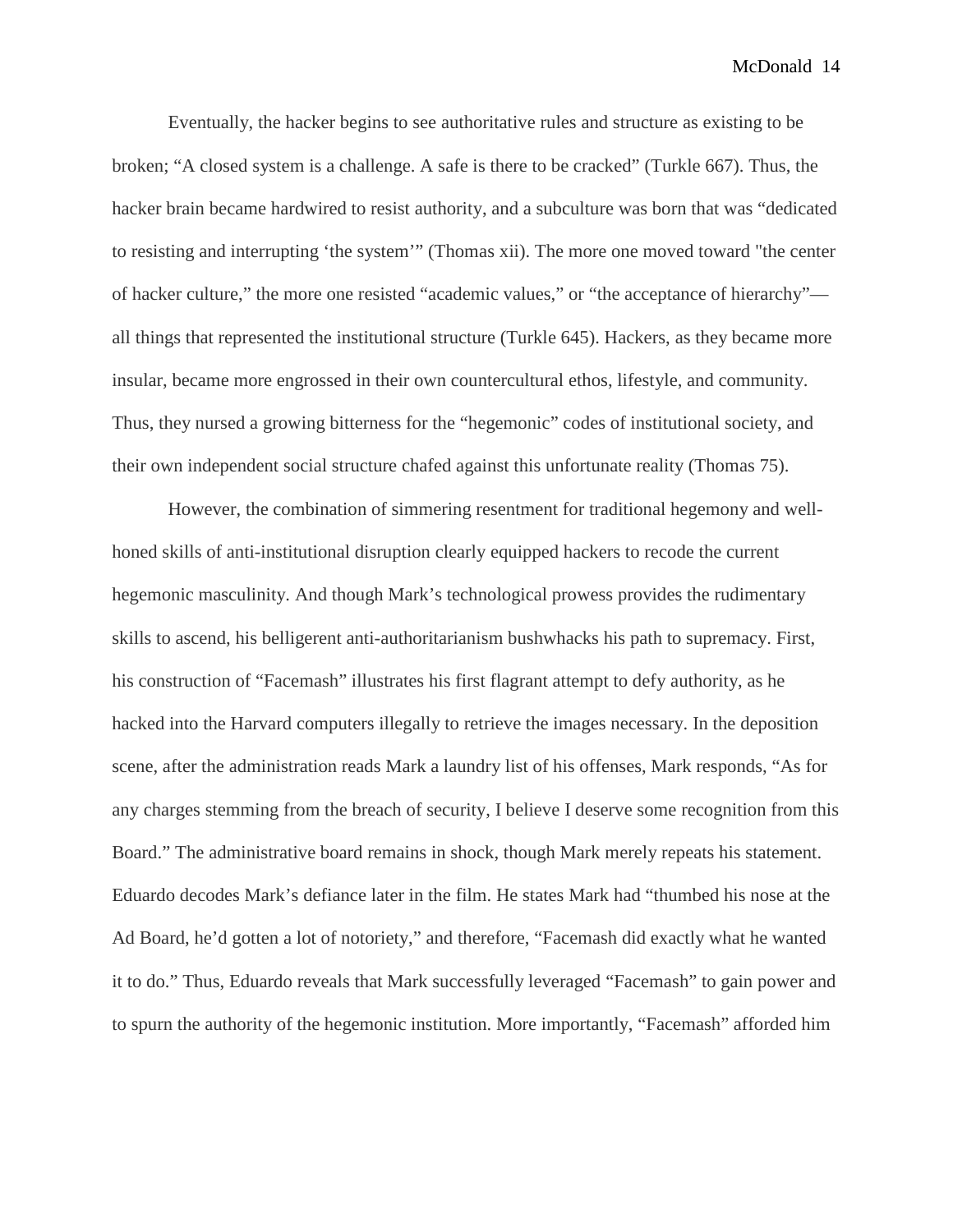the platform and the academic probation needed to eventually construct Facebook—his virtual "final club" where he could occupy the alpha role.

### *Supplanting Bourgeois Masculinity: The Deposition Scenes*

The lawsuits leveled against Mark perfectly prove his rebellious bent on power, as Mark deliberately defies institutional guidelines and the Winklevoss' rights to Harvard Connection in order to grow Facebook. Furthermore, these legal scenes also illustrate how Mark's tech-savvy, anti-authoritarian masculinity outstrips the law-abiding, bourgeois masculinity of modernity, providing his platform for the new society, and replacing these traditional gender templates with the new millennial hegemony. The first deposition scene takes place after the invention of Facemash, as Mark is called in front of Harvard's Administrative Board. In this scene, Mark claims he deserves some "recognition" for "pointing out some gaping holes in your system." As Harvard University represents the traditional social codes in American society, by identifying the "holes" in the system, Mark identifies the insecurity and instability of that hegemonic society. Then, by hacking into and eventually crashing the Harvard server, he symbolically deconstructs this traditional structure, mowing it down to make way for his new online society in which his masculinity will be the hegemonic norm.

As Harvard administrators represent the modernist hegemonic structure symbolically subordinating Mark and other hackers, their pathetic, traditional attempts to assert their authority over Mark in this scene further illustrate their growing impotence during the rise of the information age. As Harvard's head of securities boasts about the "sophistication" of the Harvard system and it's its leading them "to [Mark] in under four hours," Mark scoffs, replying, "That would be impressive except if you'd known what you were looking for you would have seen it written on my dorm room window." Thus, Mark proves his technological superiority and reveals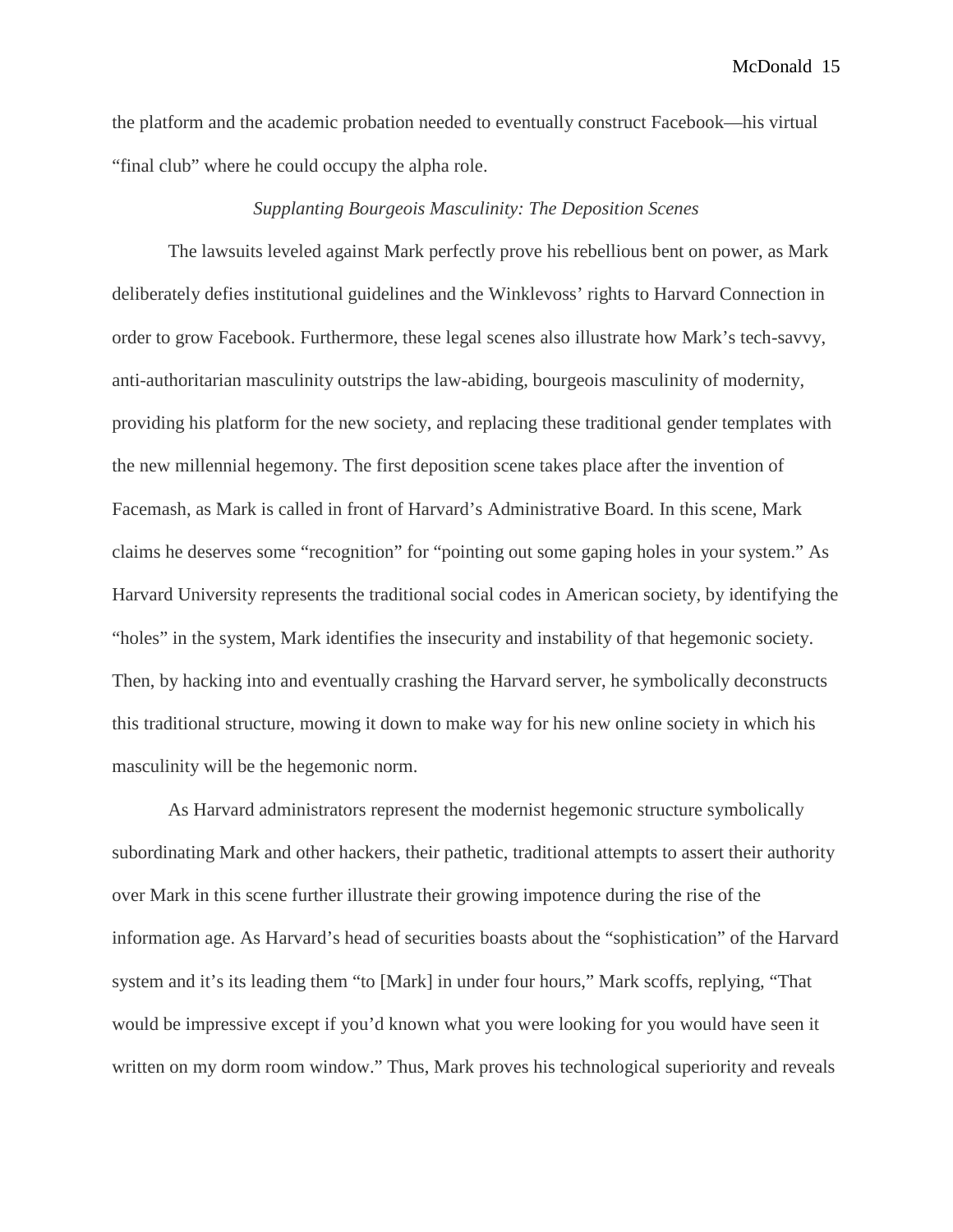the insufficient attempts of traditional hegemonic structures to keep pace with those designing the new information age. By punishing Mark with six months academic probation, even the attempts of the former structure to restrict this rising masculinity prove futile; in fact, due to the new masculinity's preoccupation with anti-institutional power, releasing him from the restrictive institution frees him to pursue his ambitions more successfully. Therefore, the deposition scene illustrates that the hegemonic structure retains some power and therefore win the battle, but ultimately, Mark's superior source of technological power and rebellion allows him to eventually win the war.

Thus, the first legal scene illustrates Mark's paving the way for a new, virtual social network, and the second lawsuit against the Winklevoss twins illustrates its construction and subsequent supplanting of bourgeois masculinity. First, proving Mark's hacker bent on rebellion, Mark "steals" the idea of the Winklevoss twins, taking advantage of their technological incompetence, and eventually developing an online "Final Club" that far out-powers the Porcellian. Thus, Mark "sticks it" to the hegemonic man—outstripping the Winklevii socially, financially, and culturally as he pioneers the digital age.

However, just as the Ad Board took traditional routes for Mark's discipline that ironically advanced his ambitions, so the Winklevoss twins' futile attempts to forestall Mark's success actually furthered his megalomaniac plans. After discovering that "Zuckerberg stole [their] website," the twins respond first with inaction, claiming to be "gentlemen of Harvard" who will not lower themselves to seek revenge. Second, they take several traditional steps; they "tried talking to him, [they] tried writing a letter, [they] tried the Ad Board, and [they] tried the president of the University." After all of these conventional plans fail, they summon the strength of the most powerful hegemonic system they know and "sue [Mark] in federal court." Though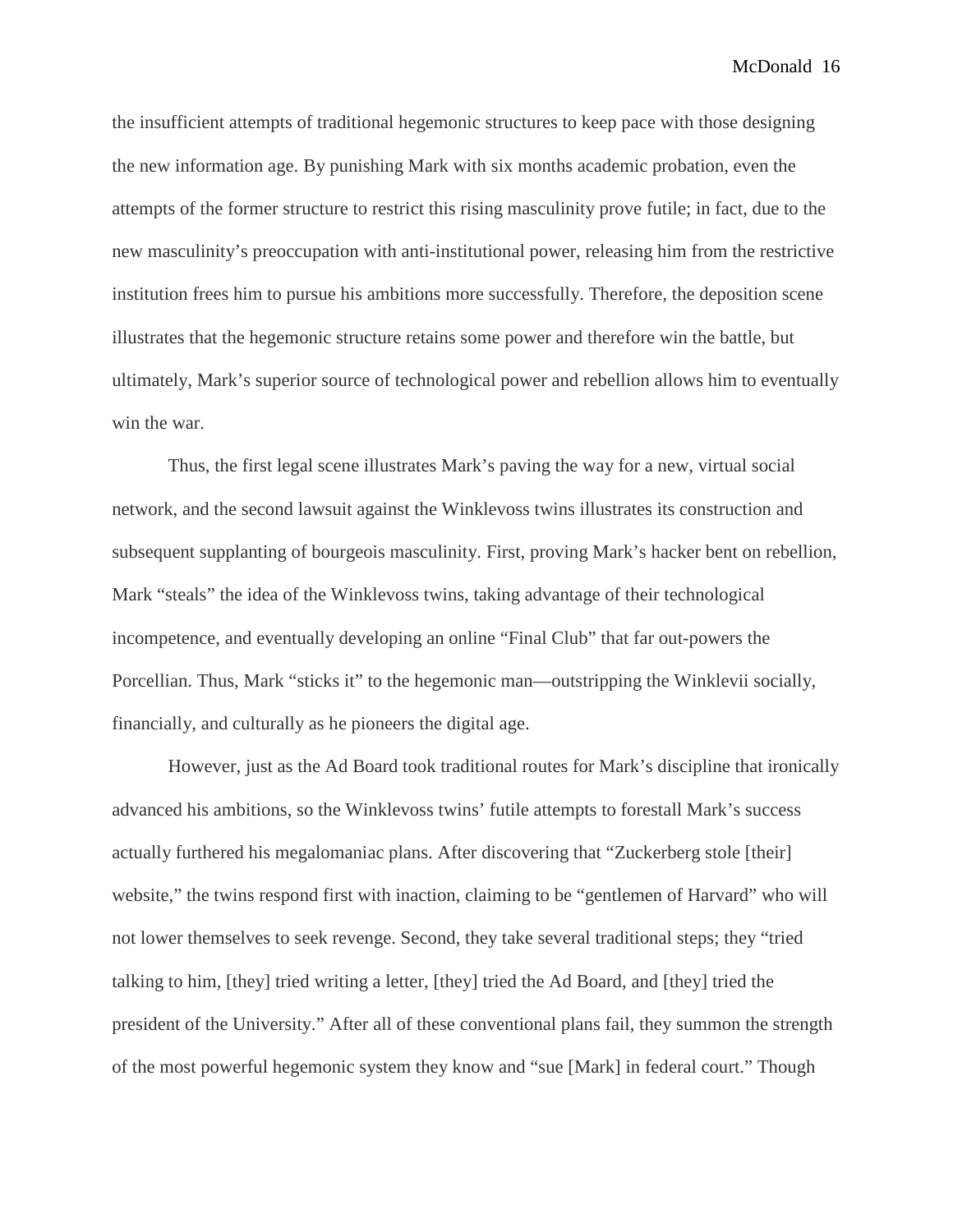they win, and Divya gloats, "I can't wait to stand over your shoulder and watch you write us a check," Mark remains unconcerned, responding, "no shit." Thus, his hacker masculinity provided him the technical tools to code the website they could not build themselves, and the attitudes toward power and rebellion that ensured its success; while the Winklevii's traditional sense of masculine propriety kept them from pursuing serious action against Mark, Mark's rebellious, power-hungry masculinity sought anti-institutional, cultural avenues, racing past the twins toward ultimate power and dominance. Ultimately, he constructs the virtual online society in which he can impose his own hegemony, becoming the alpha male and therefore supplanting the Winklevii.

## **Hacker Masculinity Meets the Business World: The Rise of Digital Entrepreneurial Masculinity**

However, in order to write a settlement check to the Winklevoss twins, and to ensure Mark's uncontested predominance in the digital age, Mark needs to transform the brilliant idea of Facebook into a billion-dollar corporation. Thus, Mark's move to Silicon Valley marks a distinct turning point in the film. His bent toward power and rebellion have led him to dropping out of school and moving to California, but that is as far as his hacker masculinity can take him. Thus, though at first Mark approaches Eduardo because he needed "a little start-up cash to rent the servers and get it online," the site soon outstrips its start up capital. For the Facebook to continue to grow and keep up with demand, Mark says, "We need more servers than I ever imagined we'd need. We need more programmers. And we need more money." Otherwise, "the site cannot function," and Mark's aspirations die.

However, though technology "is supported by the needs of capital," in the information age, the technology industry became so lucrative that these companies received an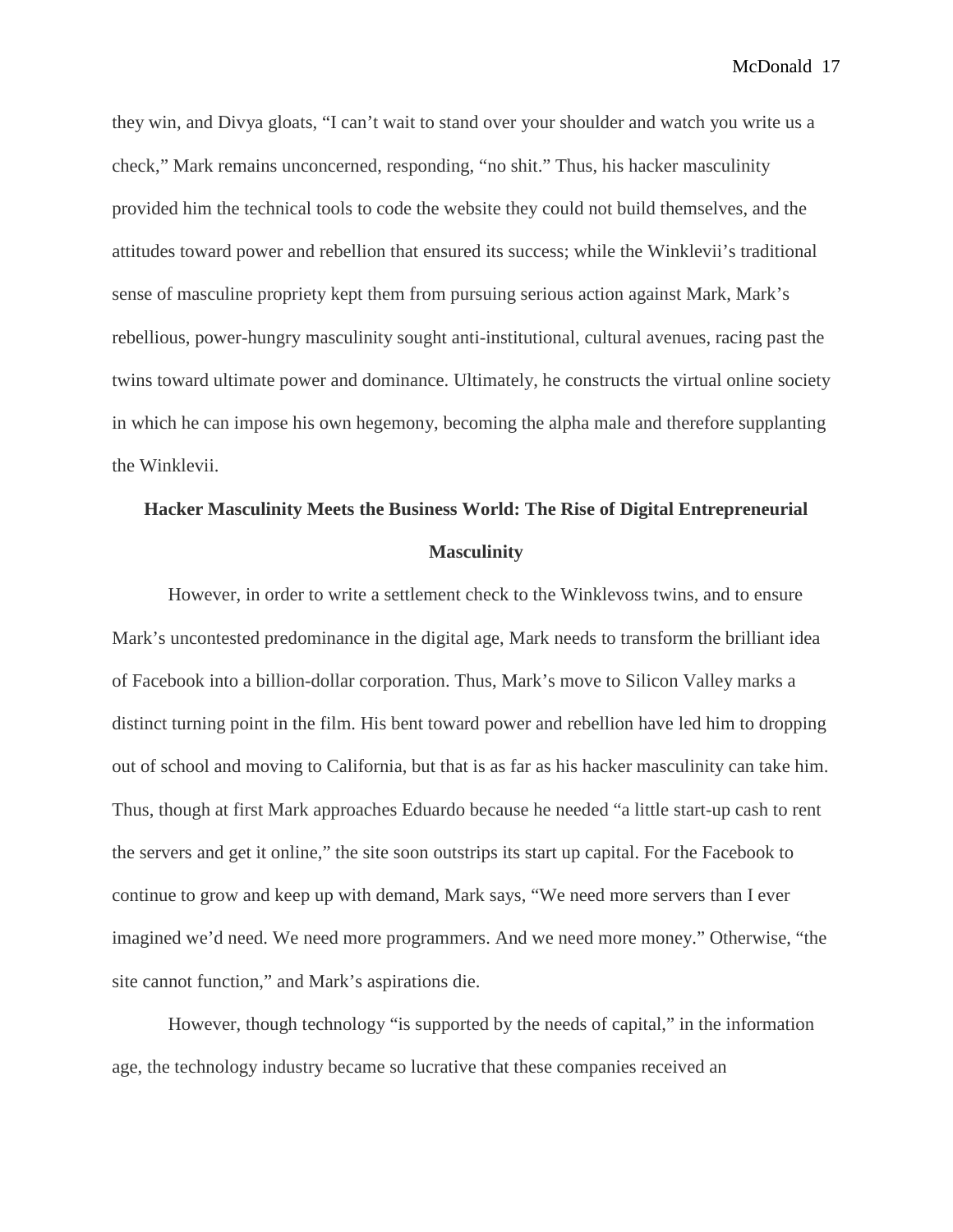unprecedented return on their investment (Millar 36). As demand for the latest technologies increased, a "corporate feeding frenzy over control over the information highway" ensued (Millar 36). This "digital gold rush" only proves how, in a postmodern culture where the "grand narrative is not religion but consumerism," bringing technology into the corporate world became its ticket to totalitarian power (Kenway 219; Kirby 157).

Thus, historically, technology and capitalism have been inextricably linked; however, authors note how they are joined ideologically as well. Millar argues that technology cannot be "separated from the logic of the mode of production that has facilitated their design, production and proliferation" (37). Faulkner identifies this "logic," noting the "themes of domination and control" link the two together (322). Thus, just as hacker hegemonic masculinity operates according to technical power, entrepreneurial masculinity is based on the power of the business world. Given the monolithic position of capitalistic consumerism in American society, Kimmel claims that the cultural emblems of hegemonic masculinity are those "white, heterosexual men who are successful in terms of the capitalist marketplace" (qtd. in Faulkner 91). Connell elaborates, describing how the "flexible, calculative, egocentric masculinity of the new capitalist entrepreneur holds the world stage," replacing "older local models of bourgeois masculinity" (263).

In the film, Sean Parker proves the quintessential example of this mix of masculinities. First, just like Mark, Sean was the king of the hackers in his youth, and thus the fundamental components of hacker masculinity manifest in Sean as well. As a teenager he won a state competition for developing a web browser, and was recruited by the CIA before turning down the offer and starting Napster. Thus, due to his virtuosity, the hegemonic hacker subculture nurtured his sense of imperial power. However, Sean clearly boasts an anti-authoritarian bent as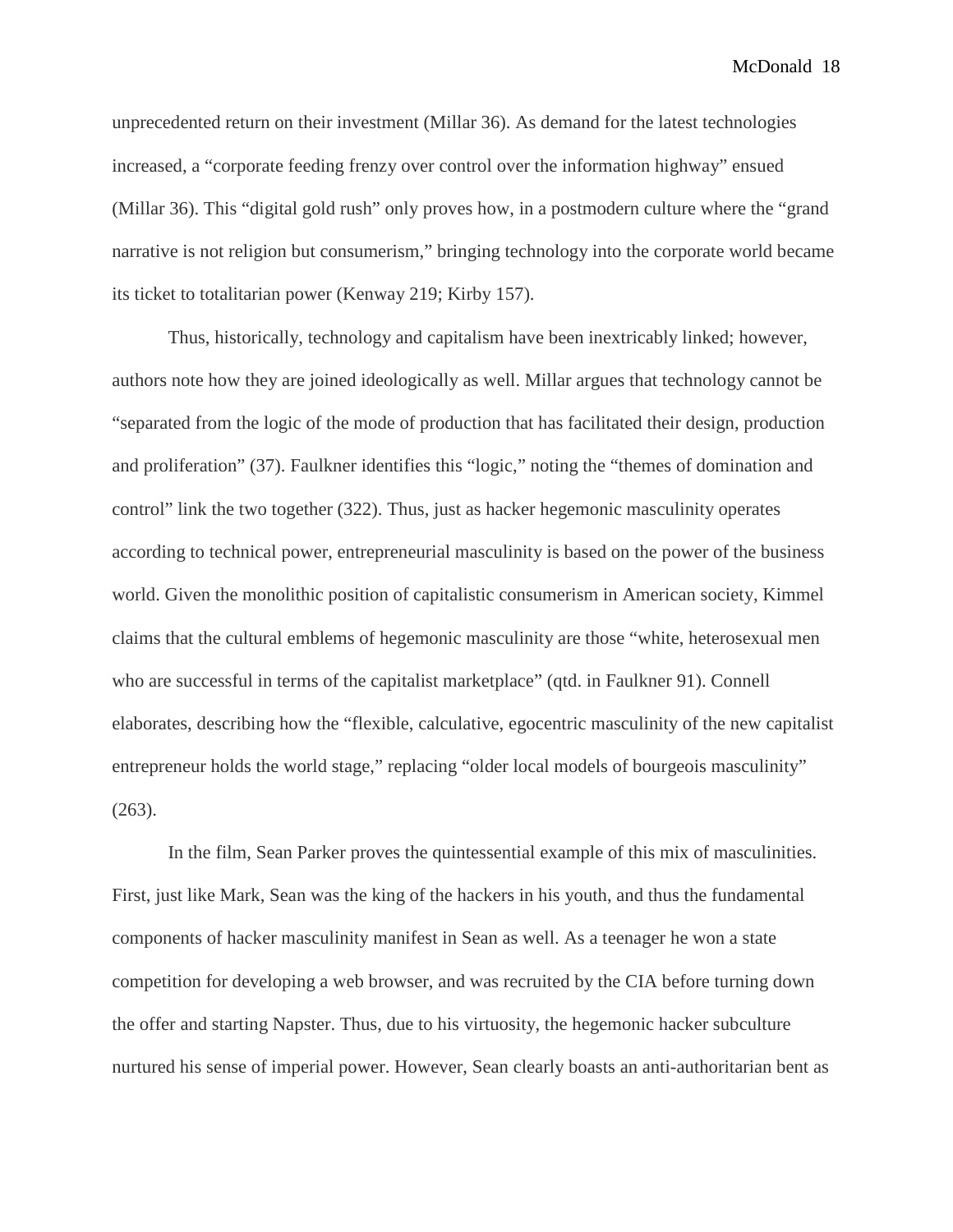well—catching the eye of the FBI as an adolescent and singlehandedly leveling the record industry with Napster. And even though he faced extensive legal action, he tells Mark, "Napster wasn't a failure. I changed the music industry for better and for always. It may not have been good business but it pissed a lot of people off."

However, Sean's sense of rebellion only intensified when the corporate giants of Silicon Valley crushed him, a naïve twenty-something. Thus, Sean's angst has its own origin story; whereas Mark was subordinated by the hegemonic men of Harvard—the final clubs, the Ad board—Sean was screwed by the corporate world in California. He tells Mark and Eduardo, "And I wanted to do it nice this time. I put on a tie and I shined my shoes but nobody wants to take orders from a kid, so let me tell you what happens to a 20 year old at the top of a hot dot com." Sean Parker, the inspiration for Justin Timberlake's character, explains his naiveté in an interview with Forbes: "I didn't understand at the time that when someone asks you to take an extended vacation that's basically a prelude to firing you" (Bertoni). Thus, just like Mark, Sean carries an anti-establishment agenda, but it's directed toward the hegemonic institution of traditional corporate business. When he meets Mark, however, he is determined that there will be "payback."

Thus, Sean boasts the characteristic obsession with "power" and "rebellion" of hacker masculinity, but after being beaten down by Silicon society, Sean started developing the entrepreneurial masculinity that took his skills and his persona past that of the hacker. In the Forbes interview, Sean claims he studied at "Napster University" and took a "crash course in intellectual property law, corporate finance, entrepreneurship and law school" (Bertoni). He learned the hard way the kind of hegemonic behavior necessary for survival in the ruthless corporate world, and thus, Sean stands as an emblem for entrepreneurial masculinity as well as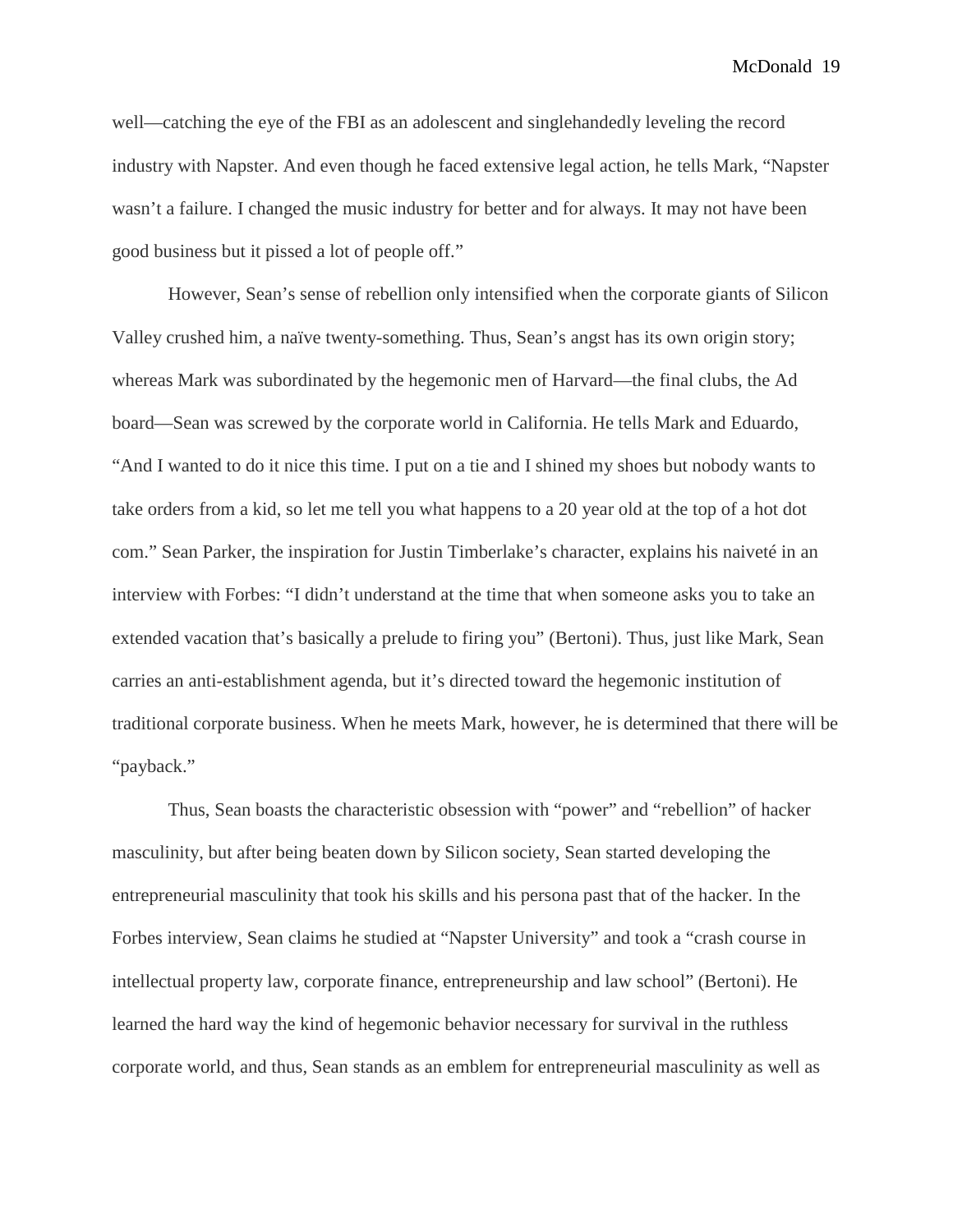hacker masculinity. In describing entrepreneurial manhood, however, Connell explains how a "cultural hollowing-out seems to have occurred" to this template that "holds the world stage," (263). According to Connell, "It has no deeper rationale than the 'bottom line'—in fact, no rationale at all except profit making," making this version of manhood far more Machiavellian than the previous "conservative" bourgeois business masculinity (263). Thus, as Sean begins to advise Mark, one observes how the "flexible, calculative, and egocentric" characteristics of entrepreneurial masculinity manifest and function to the further the "individualistic," selfinterested goals of the businessman (Connell 263).

Since Mark is not equipped to enter this corporate world alone, the messianic Sean Parker arrives to mentor Mark in the ways of the business world and introduce the hegemonic "entrepreneurial" masculinity to Mark's hacker masculinity. First, though Mark maintains an anti-establishment bent, Sean redirects his rebellious angst toward the corporate hegemony, skillfully protecting Mark's lucrative project from the greedy hands of corporate giants. He tells Mark, "They're scared of me, pal, and they're gonna be scared of you. What the VC's want is to say, "Good idea, kid. The grown-ups will take it from here." But not this time. This is our time. This time you're gonna hand 'em a business card that says 'I'm CEO...bitch.' That's what I want for you." Thus, as Facebook grows into a behemoth "dot com," Sean's angst protects Mark from letting the "3000 pound marlin" slip away. Additionally, Sean's vendetta against Case Equity actually leads to their impressive investment offer. Initially, Sean devises a "revenge stunt" against Case, coaching Mark about the interview, telling him to say, "Sean Parker says 'Fuck you' and walk on out." Ironically, however, "Manningham was so impressed that he [made] an investment offer that was hard to turn down."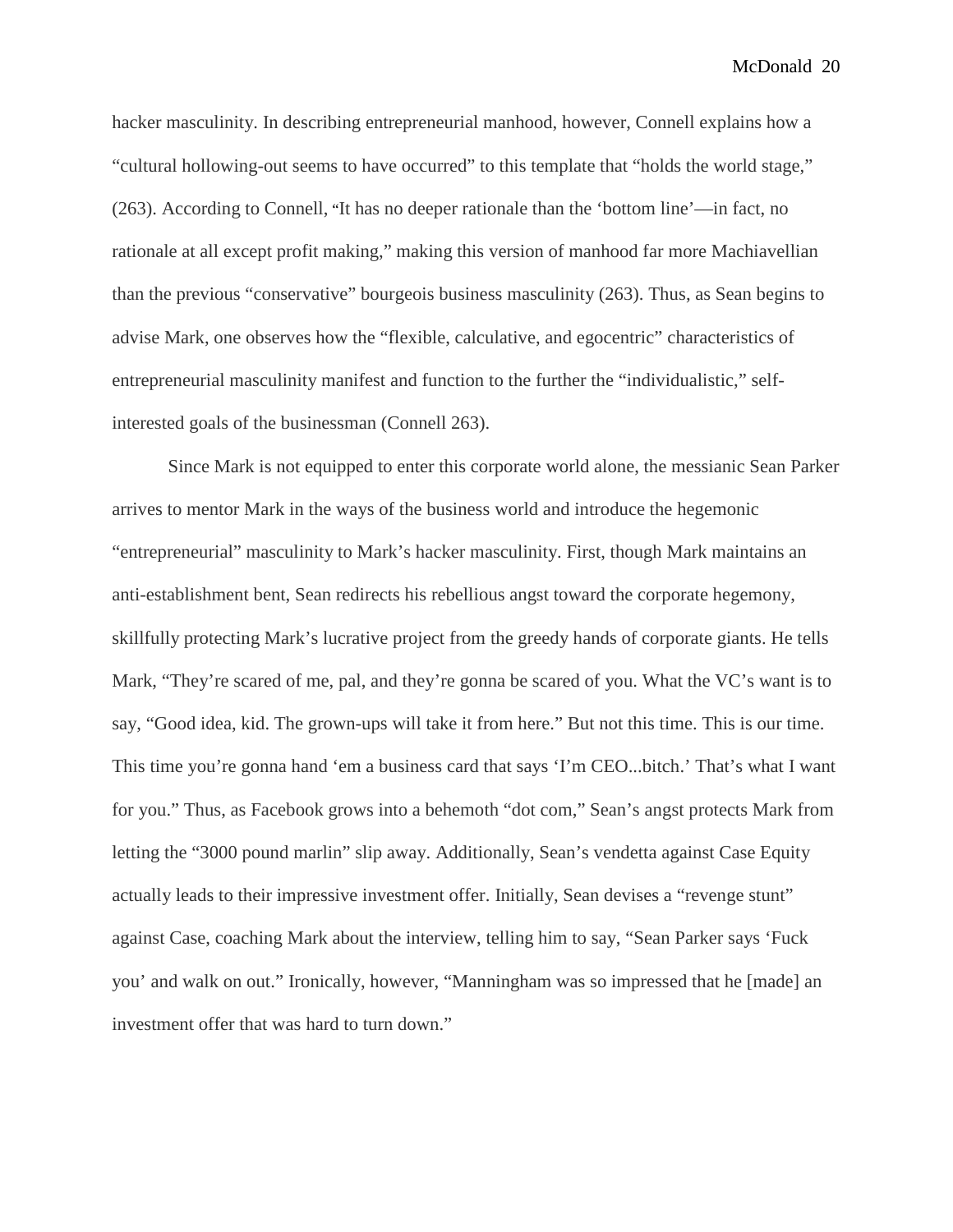Furthermore, Sean's coaches Mark into entrepreneurial "individualism" and "egocentrism." For the sake of Facebook's success, Sean sweeps away the "chaff" in the company, clearing away any impediments—even people—on Facebook's path to power. Unfortunately, in order to ensure future shareholders and appease angel investors of Facebook, Sean convinces Mark to force Eduardo Saverin, Mark's best friend and CFO of Facebook, out of ownership of the company. Initially, Mark remains loyal to Eduardo and fears Sean's Machiavellian trailblazing. He confesses to Eduardo, "I'm afraid if you don't come out here you're going to get left behind. I want…I want…I need you out here, please don't tell [Sean] I said that. It's moving faster than any of us ever even imagined and . . ." But eventually, after Sean's coercion, Mark sanctions Eduardo's elimination in efforts to grow the company. He succumbs to the "rationale" of "the bottom line" and even intentionally deceives Eduardo, luring him out to Palo Alto to sign his "death certificate," saying, "They want to meet you. They need your signature on some documents so get your ass on the next flight back to San Francisco. I need my CFO." Thus, Mark's self-interested and "calculating" manner in which he orchestrates Eduardo's stock dilution illustrates his absorbing of entrepreneurial masculinity. When Eduardo discovers that his stock had been diluted down to .03%, he confronts Mark who merely replies, "You signed the papers." Furthermore, as Eduardo exclaims, "And I'll bet what you hated the most is that they identified me as a co-founder of Facebook—which I am!" one observes how Mark's obsession with power has turned "egocentric" and individualistic—he cannot share it with Eduardo any longer.

### *Digital Entrepreneurial Masculinity*

Unfortunately, the corporate environment provides a new context well suited to Mark's hacker inclinations toward power and rebellion. Sean's anti-establishment agenda influences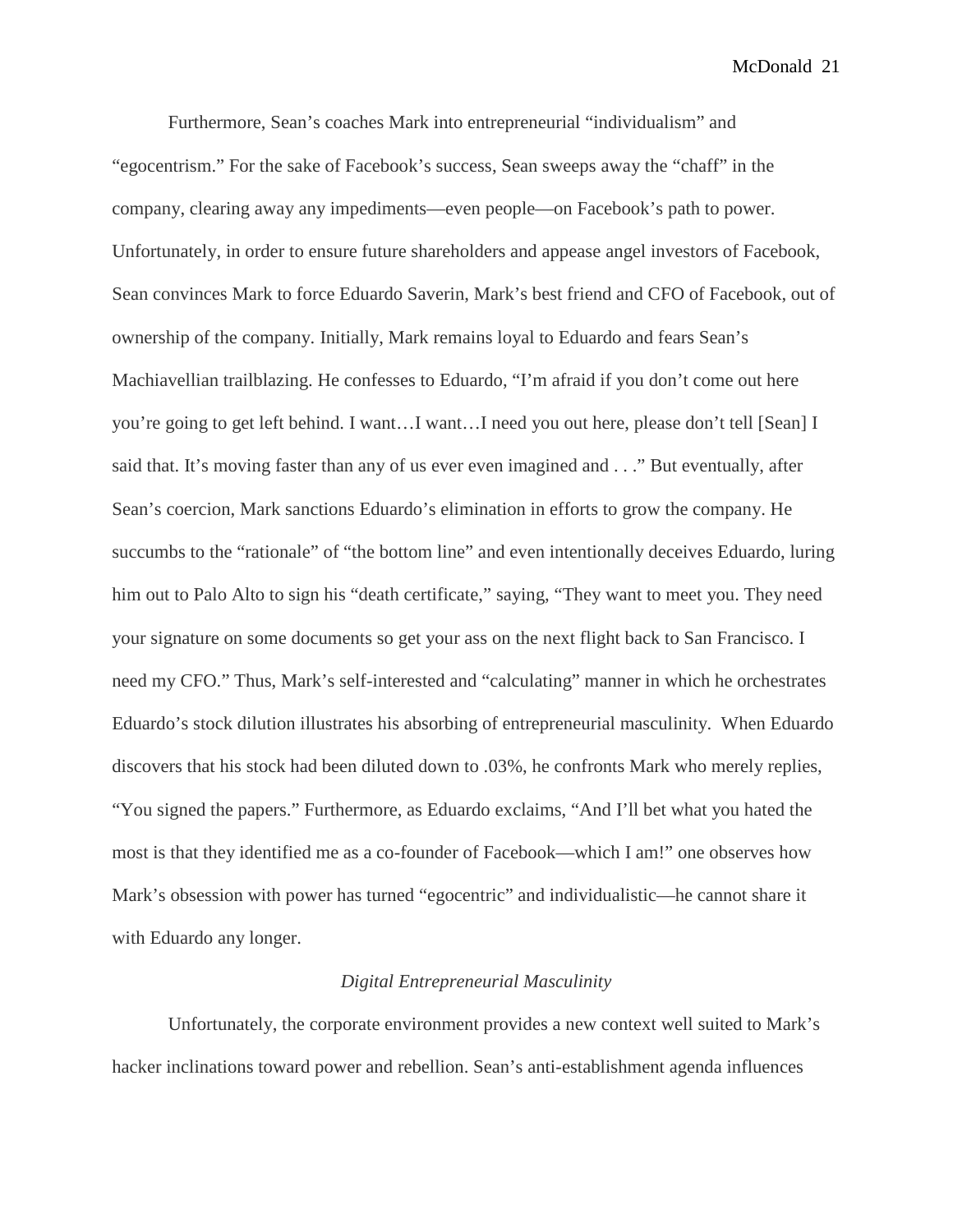Mark's, redirecting his rebellion toward the corporate elite, ironically adding to Mark's success and therefore, pursuit of power. The form of hegemonic manhood in this sphere, however, slightly textures Mark's traits. To Mark's preoccupation with power, entrepreneurial masculinity adds "egocentrism" and a proclivity for "calculated" schemes of self-interest. Thus, the masculinity of business intensifies and dramatizes Mark's penchant for power, leading to a masculine template associated with what Ziauddin Sardar terms "virtual capitalism," which "is not just about profitability, it's about cynical power" (33). John Bellamy Foster and Robert McChesney confirm this megalomaniac nature of virtual capitalism in their study, "The Internet's Unholy Marriage to Capitalism." Their research illustrates how "digital capitalism, it turns out, is more vicious than other forms of capitalism" because of its "organized monopolistic power" (Kumar 39). Thus, hacker masculinity's preoccupation with power is intensified and nearly unstoppable once wedded to capitalistic enterprise. Facebook's global, corporate success makes the Winklevoss' settlement check a "parking ticket" to Mark, the Ad Board's punishment laughable, and illustrates that, though bourgeois masculinity won the institutional battle, Mark is leading the troops in the "new digital world order" and ultimately winning the cultural war (Kenway 230).

Finally, while depicting how Mark's digital entrepreneurial masculinity stamps out his closest friend, the film dramatically recalls the roots of this power-hungry hegemonic manhood: Mark's initial sense of subordination. When Eduardo discovers Mark's betrayal, he says, "Tell me this isn't about me getting into the Phoenix." Mark's incriminating silence exposes this latent motive, hearkening back to Eduardo's initiation into hegemonic society and Mark's exacerbated insecurity about his own subordination. Thus, as Mark seeks to rectify his humiliating subordinated status by building a new final club on the cyberfrontier, he willfully elbows out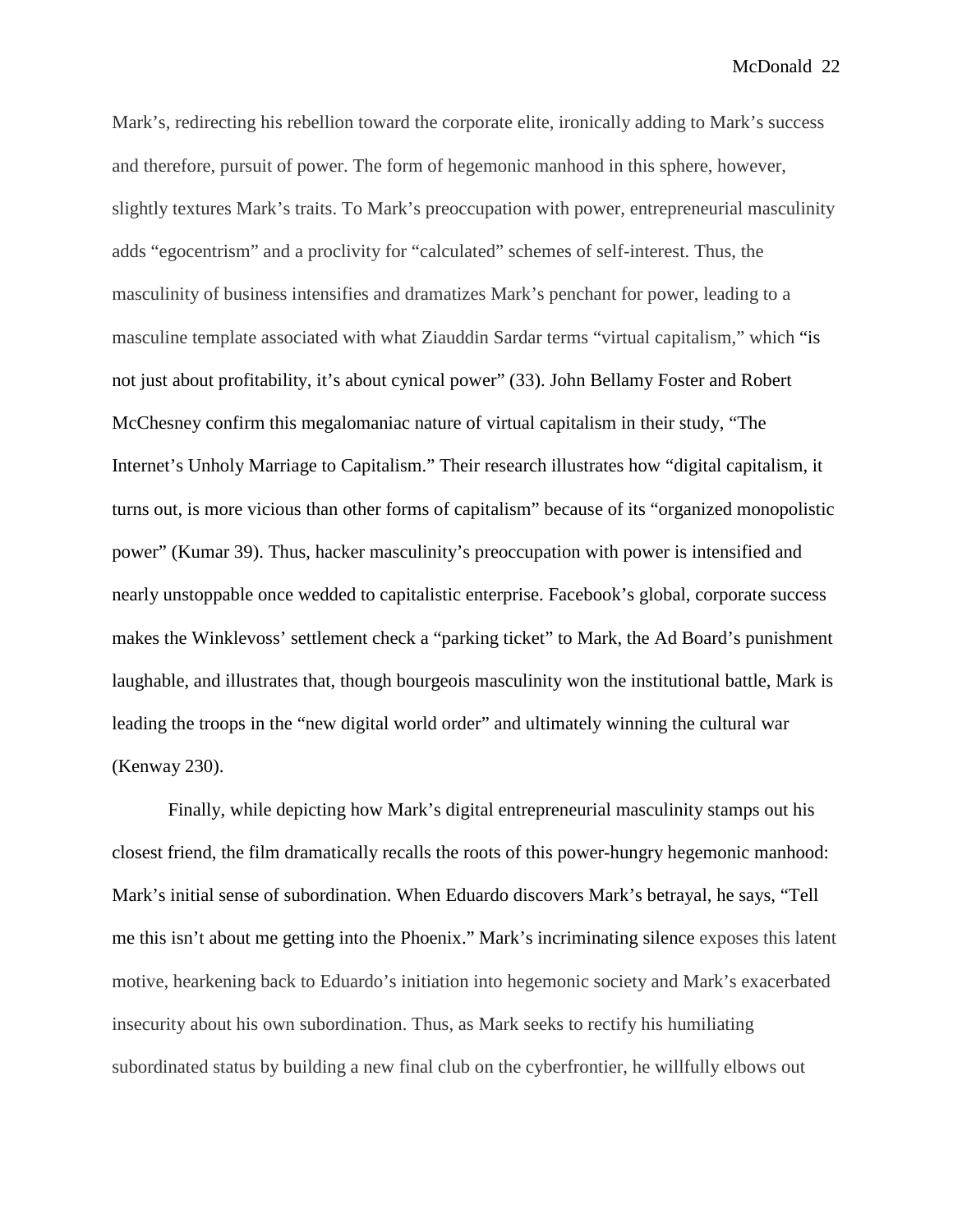another embodiment of bourgeois masculinity—Eduardo. Though the first two depositions portray the replacement of traditional bourgeois masculinity with Mark's new template, Mark's opponents are merely impersonal, symbolic representations of hegemonic masculinity. However, the lawsuit between two best friends, Eduardo Saverin vs. Mark Zuckerberg, tragically reveals how Mark's original subordination leads to his obsessive overthrow of the former hegemonic manhood and the development of his megalomaniacal, Machiavellian digital entrepreneurial masculinity that crushes his closest friend.

# **Backlash Revisited: Female Subjugation as The Final Component of Digital Entrepreneurial Masculinity**

Despite the computer nerd's uncomfortable subordination by modernist, hegemonic masculinity, the emasculating threat of feminism ultimately catalyzed his quest for power; thus, these originally vulnerable men turned to technology to develop a hegemonic masculinity invincible to social assault by men or women. However, from this position of power, these men not only sheltered themselves from the emasculating threat of feminism, but their technological prowess proved the perfect tool for retaliation, for *successful* backlash. Therefore, backlash bookends this narrative of digital entrepreneurial masculinity—beginning with ineffective attempts by angst-ridden subordinated men before the rise of modern technology, and concluding with the widespread, patriarchal "colonization" of gender identity in the information age.

As digital entrepreneurial masculinity colonizes "everything by virtual capitalism" (Sardar 33), the colonization of the female "Other" is a necessary component for such a hegemonic masculinity "counterpoised to subjugated femininity" by definition (Faulkner 91). Just as every other aspect of digital entrepreneurial masculinity, its domination over women stems from its origins of subordination. Men fearing feminist emasculation retreated to the cult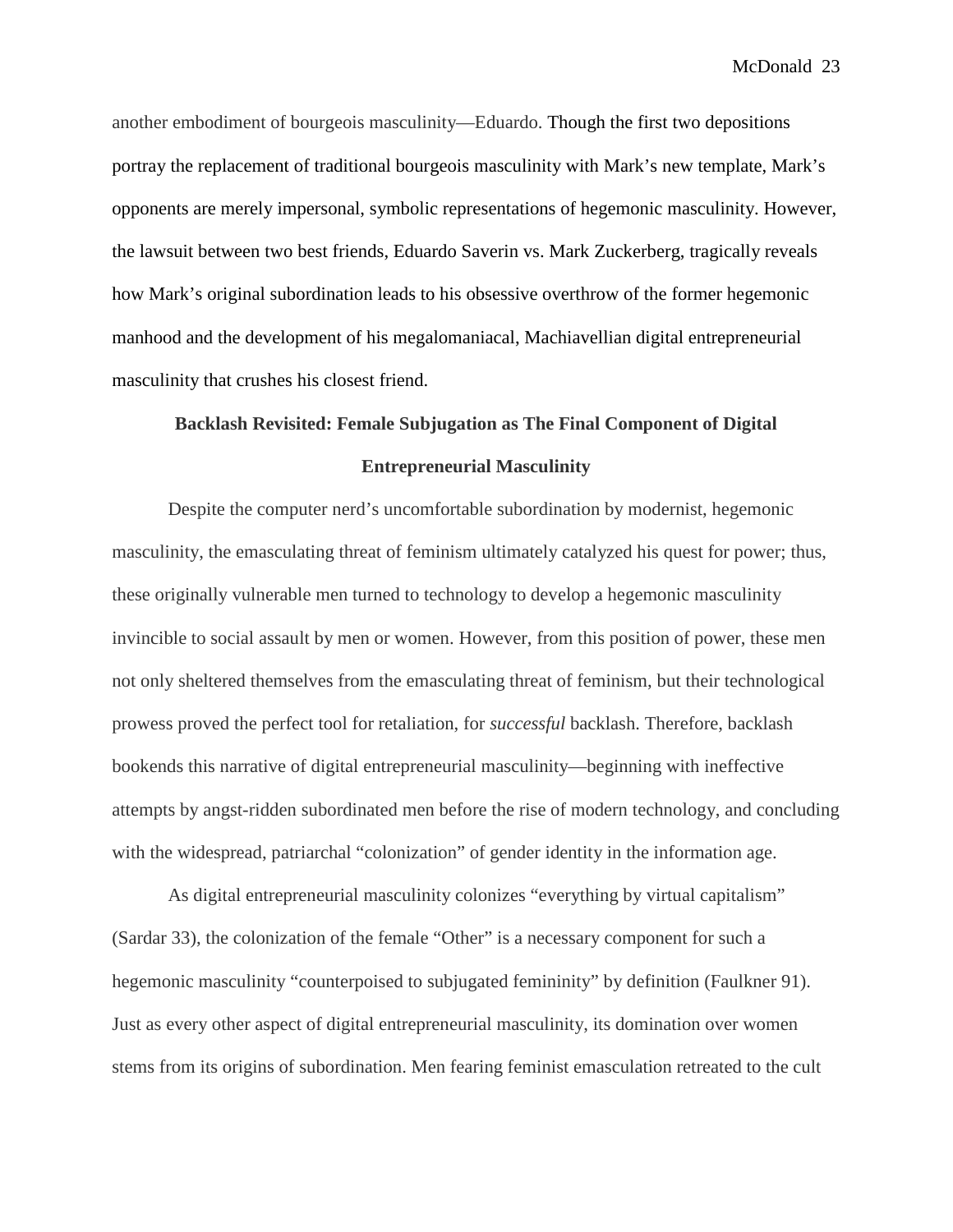of technology not only because it provided power, but because such power justified male privilege. Therefore, "to reassert masculine white privilege in an era of declining personal control over a rapidly changing world," subordinated men relied upon the dualistic, Cartesian thinking entrenched in the technological world (Millar 51). This Cartesian thought, a fundamental reason/nature binary, provides a stable, hegemonic masculinity—justifying male supremacy through "rationality" and validating female inferiority and domination. Furthermore, through the transcendent power of technology, these men could "rebuild reality" in which they could impose this gender hierarchy, ensure male power, and mobilize widespread male backlash (Millar 51).

### *Achieving Male Supremacy Through a Reason/Nature Dualism*

Thus, Sardar claims, "The binary coding of cyberspace carries with it another type of encoding: that of gender relations" (24). As the Cartesian dualism, a philosophical foundation for the cult of technology, advocates the transcendence of mind over body, the sphere of "reason" rises above the inferior sphere of "nature." Furthermore, according to ecofeminist Val Plumwood, as men have maintained a "claim on rationality" historically(Lohan 903), women have been excluded from this "superior" sphere and relegated to the realm of "nature," which is associated with the "body" and its "lower passions," the "physical or material," the animal or primitive, or the emotional and irrational (Plumwood 48). Thus, the reason/nature dualism of Cartesian thought translates to a gender hierarchy. Faith in the "transcendent" realm of reason results in "inferiorising the sphere of nature and those human-beings who may be counted as part of nature, providing a powerful and all-pervasive model of rational meritocracy" (Plumwood 53).

Such dualistic thinking still pervades the modern technological realm as computer engineers inhabit a cerebral world coded by literal binary. Sherry Turkle recounts Hacker's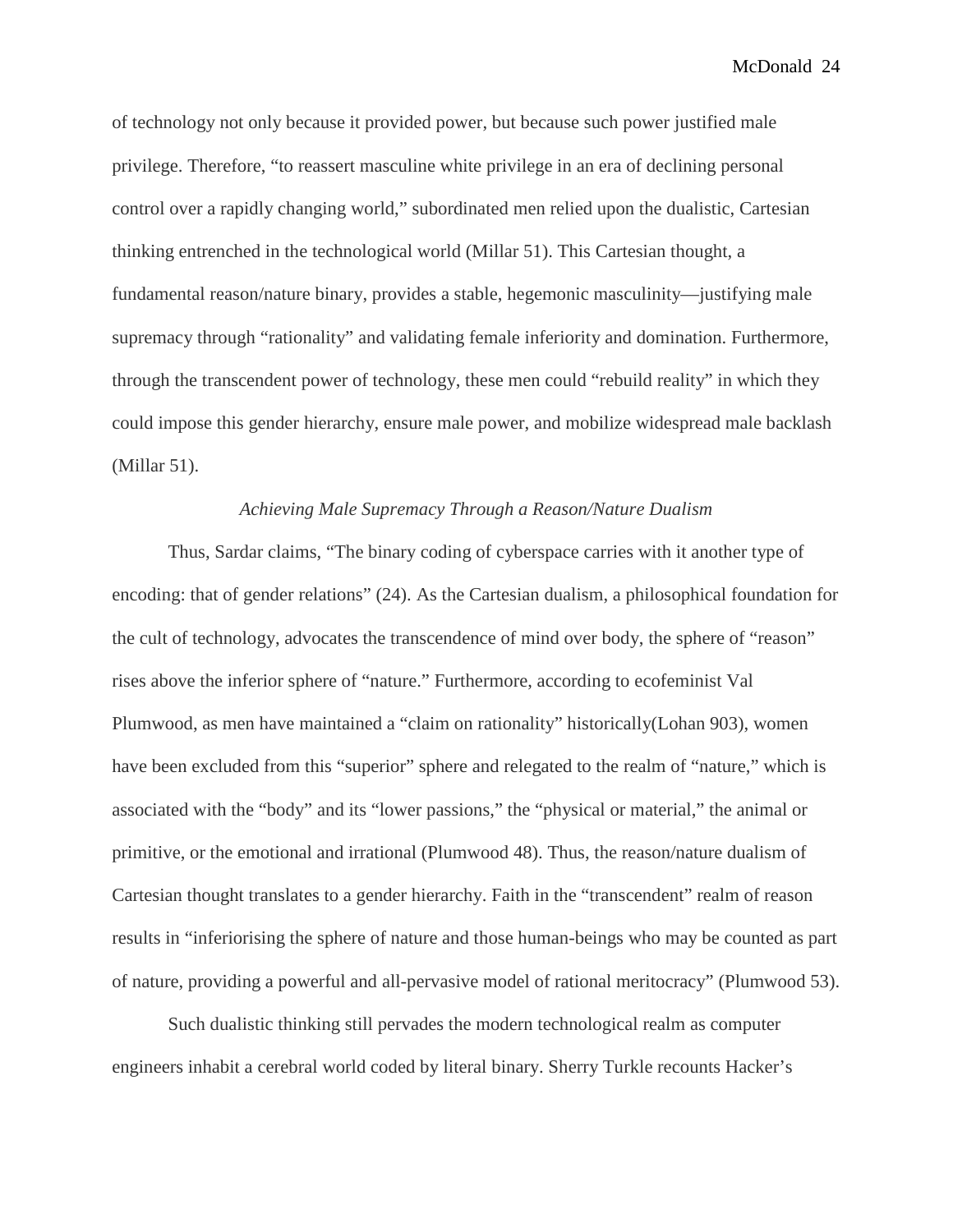psychological study on engineers: "Hacker found that as a group they shared a starkly stratified Cartesian outlook, devaluing the body and the earth in favor of the mind, the abstract, the mathematical" (223). Faulkner discusses how it is especially prevalent with those academic elite—the most successful hackers and programmers being an "extreme case in terms of the mind-body split" (97). Furthermore, "the powerful and all-pervasive model of rational meritocracy" is synonymic with computer culture's "cult of prowess" that awards masculine worth according to technological skill and associates lack of technical proficiency with femininity. According to hackers in an online forum, "femininity is incompatible with technological competence; to feel technically competent is to feel manly" (qtd. in Kendall 261). However, Plumwood emphasizes how defining masculinity by these means—through a hierarchy of "reason" and in opposition to femininity—results in an insecure, desperate "need to maintain hierarchies to define identity" (53).

Thus, according to Plumwood, the more "doubtful and insecure" the sense of masculinity, the heavier it leans upon hierarchy for definition (53). As the "religion of technology" demands ardent faith in "the triumph of rationality" (cite), this "constant reassurance of superiority" actually betrays its roots of subordination and insecurity (Plumwood 53). Furthermore, since maintaining this hegemonic masculinity necessitates a violent reinforcing of female inferiority, it proves to be a subordinated masculinity most prone to antagonistic "backlash." Millar states, "attempts to achieve a technologically mediated mind/circuit transcendence harmonize perfectly with a hegemonic culture of backlash that seeks to discipline feminine independence" (52). Therefore, defining hegemonic masculinity through a reason/nature dualism—as it rationalizes male privilege and vociferously reinforces female inferiority—is, itself, a form of backlash.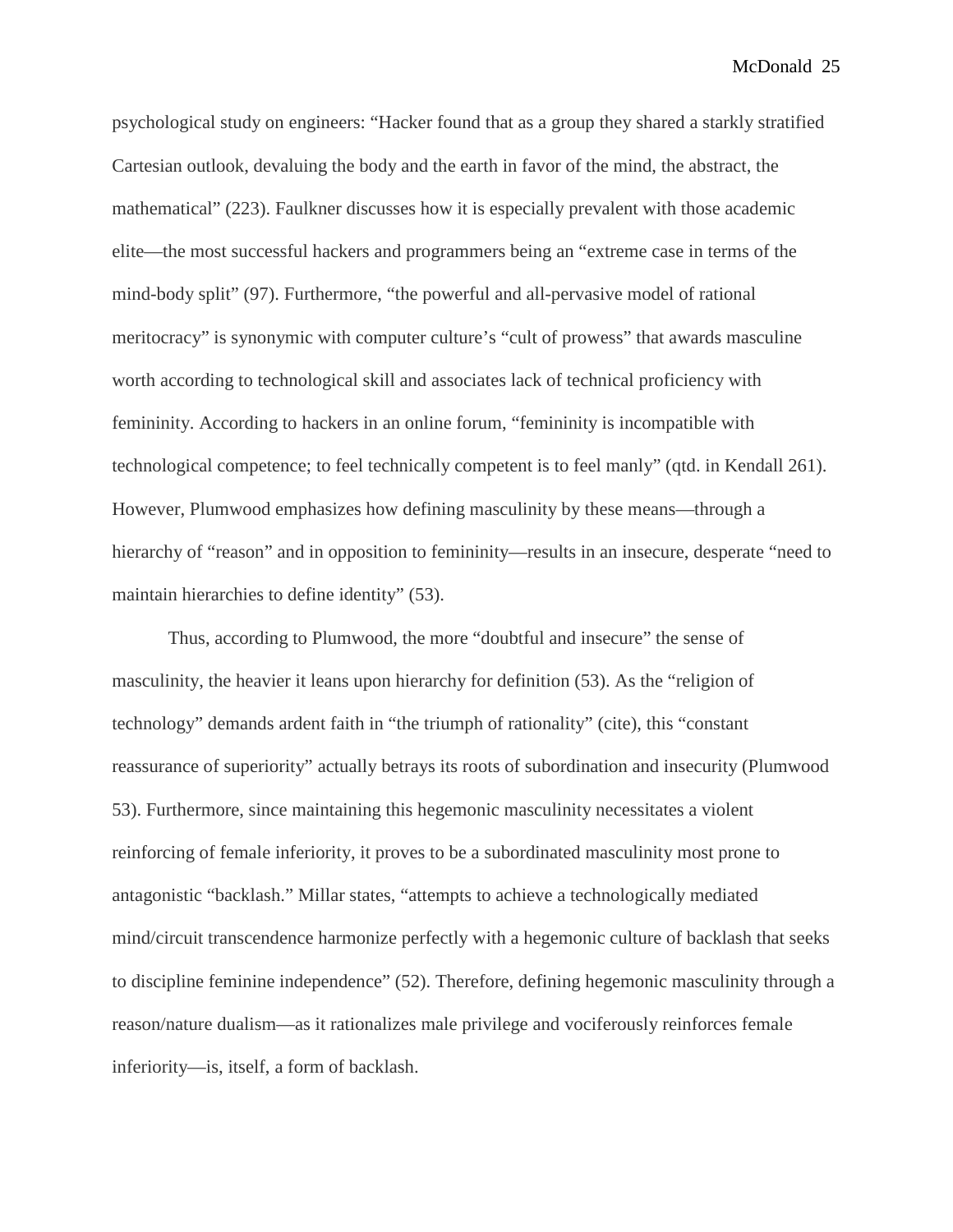Furthermore, not only does this hierarchal perspective inherently inferiorize women, it translates to their subjugation. According to Plumwood, such dualistic thinking "naturalizes domination, making it appear to be a part of the nature of each and in the nature of things" (53) However, Plumwood merely echoes Descartes, who centuries earlier argued, "the rational sphere controls and regulates the lower order of nature represented as material necessity, producing arrangements which are for the best" (Noble 84). Therefore, since "the relation between the orders of reason and nature is constantly depicted as one of control and mastery" (Plumwood 84), the "cult of prowess" clearly operates according to such logic, as one's masculinity is directly tied to his "domination and control over the natural sphere" (Faulkner 105). Sherry Turkle, in sociological studies of computer engineers, proves how such domination of the "sphere of nature" transcends merely the machine and extends to women as well. She discusses an engineer, Anthony, and his attempts to find a relationship: "Anthony is keeping in mind that his quest is for what can be controlled and mastered. He judges everything he meets according to this standard." Though Anthony admittedly knows "he is not getting a 'substitute'" for a machine, he applies the same logic to another element associated with the sphere of nature females (655).

According to the research of Turkle and Hacker, due to the engineer's submersion in technology, he is hardwired to seek "control and mastery" over the sphere of nature. However, especially since other social avenues of power are often inaccessible to subordinated men, technology becomes his primary means of exerting such control—and therefore, achieving successful backlash. Thus, in the opening pub scene, Mark's attempts at backlash were futile. Raised in the cult of technology, Mark maintains an inclination for mastery and control but remains incapable of asserting it without his vehicle of power, technology. Though Erica's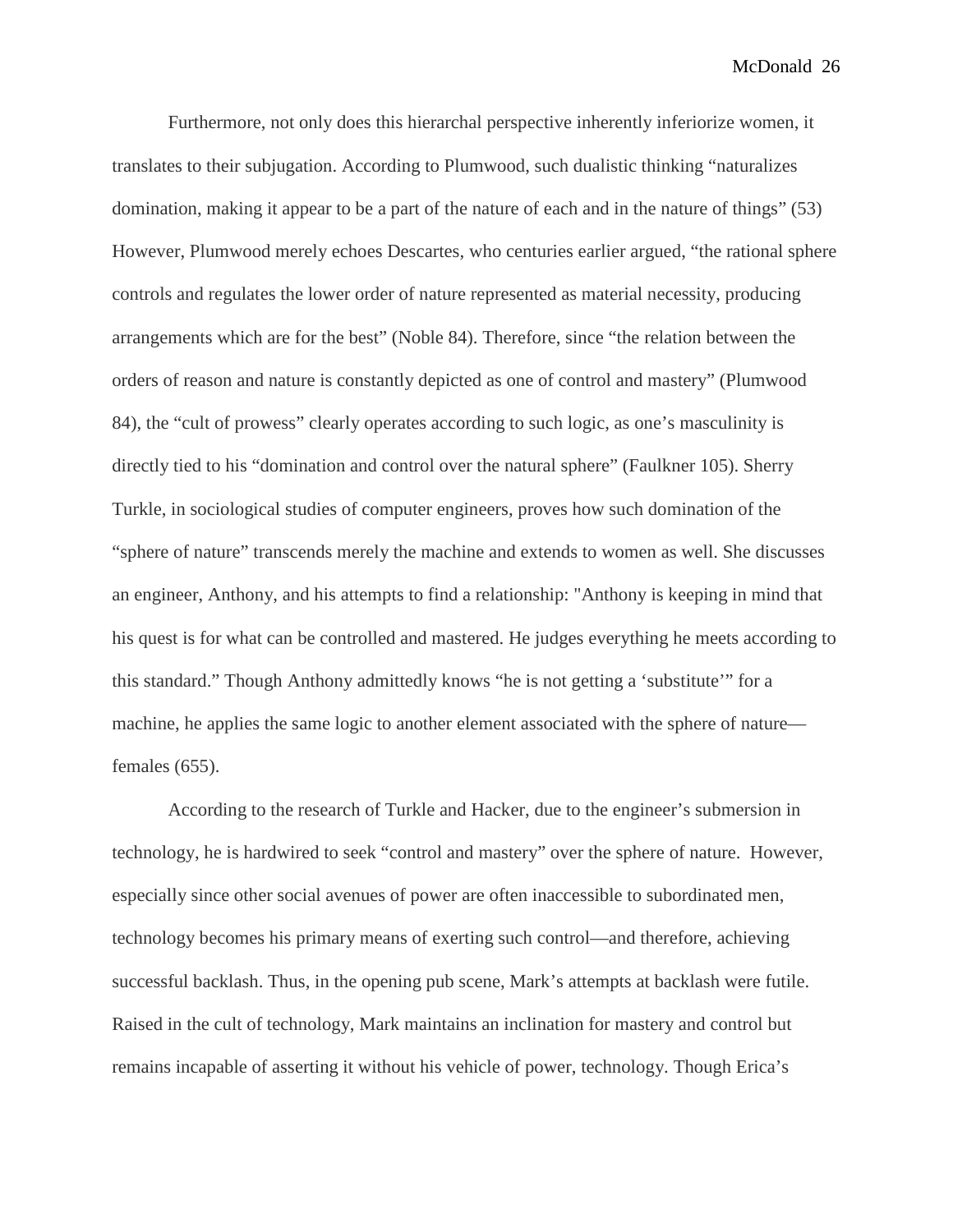"female power" exacerbates Mark's sense of subordination, one understands how Mark attempts to "lash back" at Erica by specifically relegating her to the sphere of nature and seeking "control and mastery" over her to assert his superiority. After she tells Mark that they're no longer dating, he responds in disbelief, and tells her to "settle down." Then, he says, "Erica, the reason we're able to sit here and drink right now is cause you used to sleep with the door guy." Furthermore, as she repeatedly attempts to leave to study, he repeats, "You don't have to go study . . . Because you go to B.U." Thus, Mark first identifies her "with the sphere of physicality and nature," by suggesting her one night stand with the bouncer (Plumwood 33). Then, he insults her education, again, restricting her from the higher realm of "reason" that he occupies by going to Harvard. However, after his extensive attempts to control the situation and give orders to Erica, she dumps him—proving his attempts at backlash unsuccessful and rendering him impotent.

However, upon booting up his computer in the dorm room, Mark accesses a platform of power that allows him to reassert control over women and achieve an effective form of backlash. Once Mark signs onto Livejournal, he slips into a virtual space where he can "rebuild reality" establish a patriarchal reason/nature hierarchy, subjugate the realm of "nature," and reconstruct his shattered sense of masculinity. After signing on to "Zuckonit.com," he writes, "Erica Albright's a bitch." Then, he angrily types, "For the record, she may look like a 34C but she's getting all kinds of help from our friends at Victoria's Secret. She's a 34B, as in barely anything there. False advertising." Mark, after linking to her to "animality" by calling her a "bitch" (Plumwood 33), reduces her to her body—but, the body as an object "advertising" for male sexual desire and domination. Unlike Mark's futile attempts at the pub to associate her with the sphere of nature, these online attempts prove highly successful. After Mark's blog entry, the film cuts to Erica's dorm room, where a male university student appears in the doorway, holding a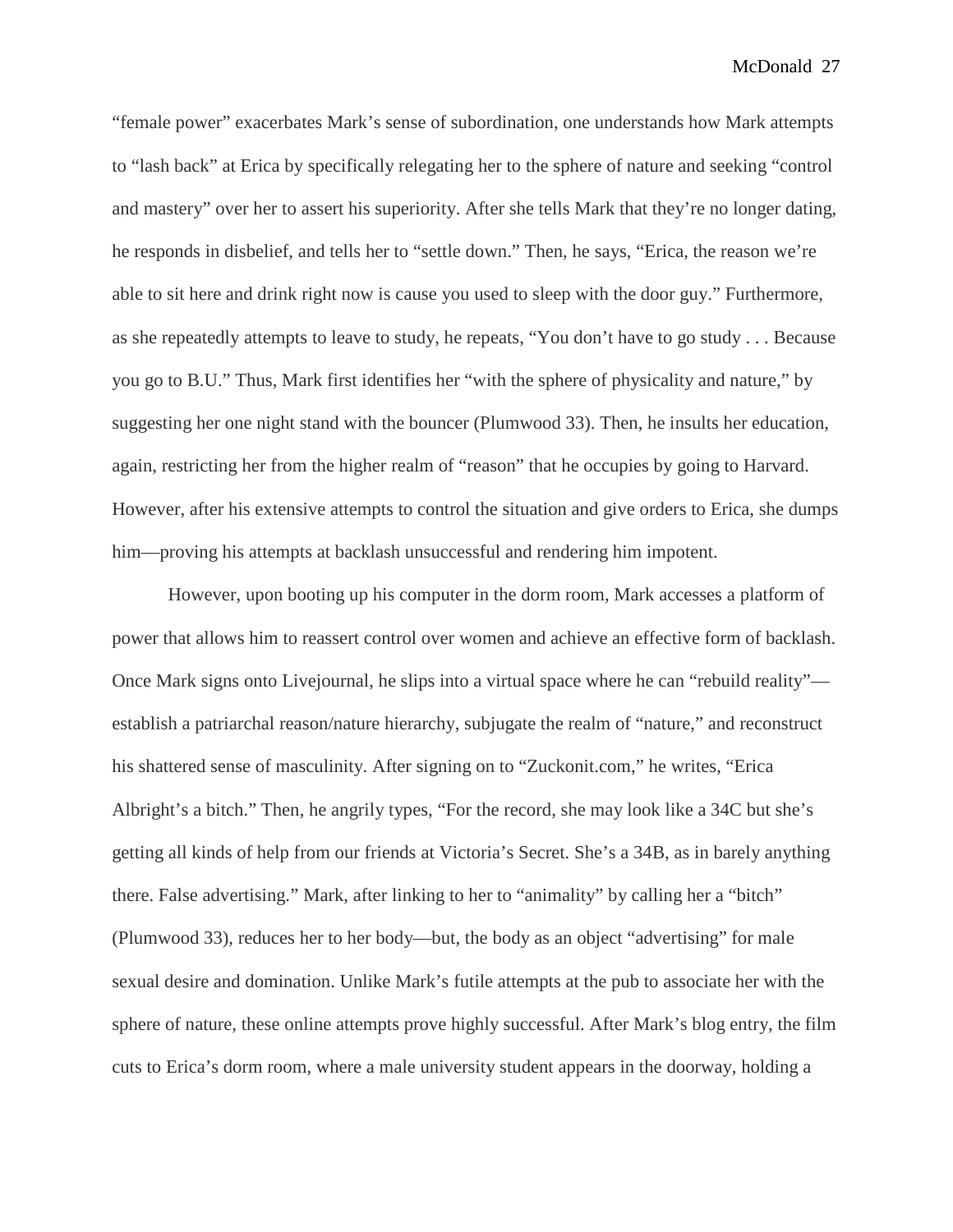bra. He taunts Erica, saying, "Is this yours? I stole it from a tranny," and the camera pans and freezes on Erica's horrified expression. Later, Erica tells Mark, "The internet's not written in pencil, Mark, it's written in ink, and you published that Erica Albright was a bitch right before you made some ignorant crack about . . . my bra size." Thus, Erica's comment emphasizes the permanency of the Internet and her punishment reveals how Mark's weblog provides a powerful platform to disseminate insults across cyberspace to other men, allowing the male collective to join together and prove their superiority over the sphere of nature.

Therefore, as Mark uses the power of technology to recode masculine hegemony, technological prowess—the ticket to hegemonic power among men—also serves as a weapon of power to subjugate women. Thus, technology becomes the effective weapon of backlash relegating Erica to the natural sphere and asserting mastery over her. Furthermore, Mark immediately begins constructing Facemash after the break up, therefore proving Sorkin's assessment of the website as a "revenge stunt, aimed first at the woman who'd most recently broken [Mark's] heart . . . and then at the entire female population of Harvard." However, by extending the "revenge stunt" to the rest of the Harvard women, Mark's personal form of backlash becomes a larger, cultural metaphor—illustrating the post-feminist successful technological retaliation of digital entrepreneurial masculinity.

### *Facemash and Facebook: A Narrative of Successful Backlash Achieved Through Technology*

As Erica's symbolic act of "female power" at the beginning of the film forces Mark to retreat to technology to build a new hegemony, the viewer witnesses Mark's intoxicated plunge into cyberspace after the breakup. Thus, Mark attempts to "take his mind off" of Erica and his humiliation, by "rebuilding reality," or constructing a website. While looking at images of Harvard women, he blogs, "Billy Olson's sitting here and had the idea of putting some of these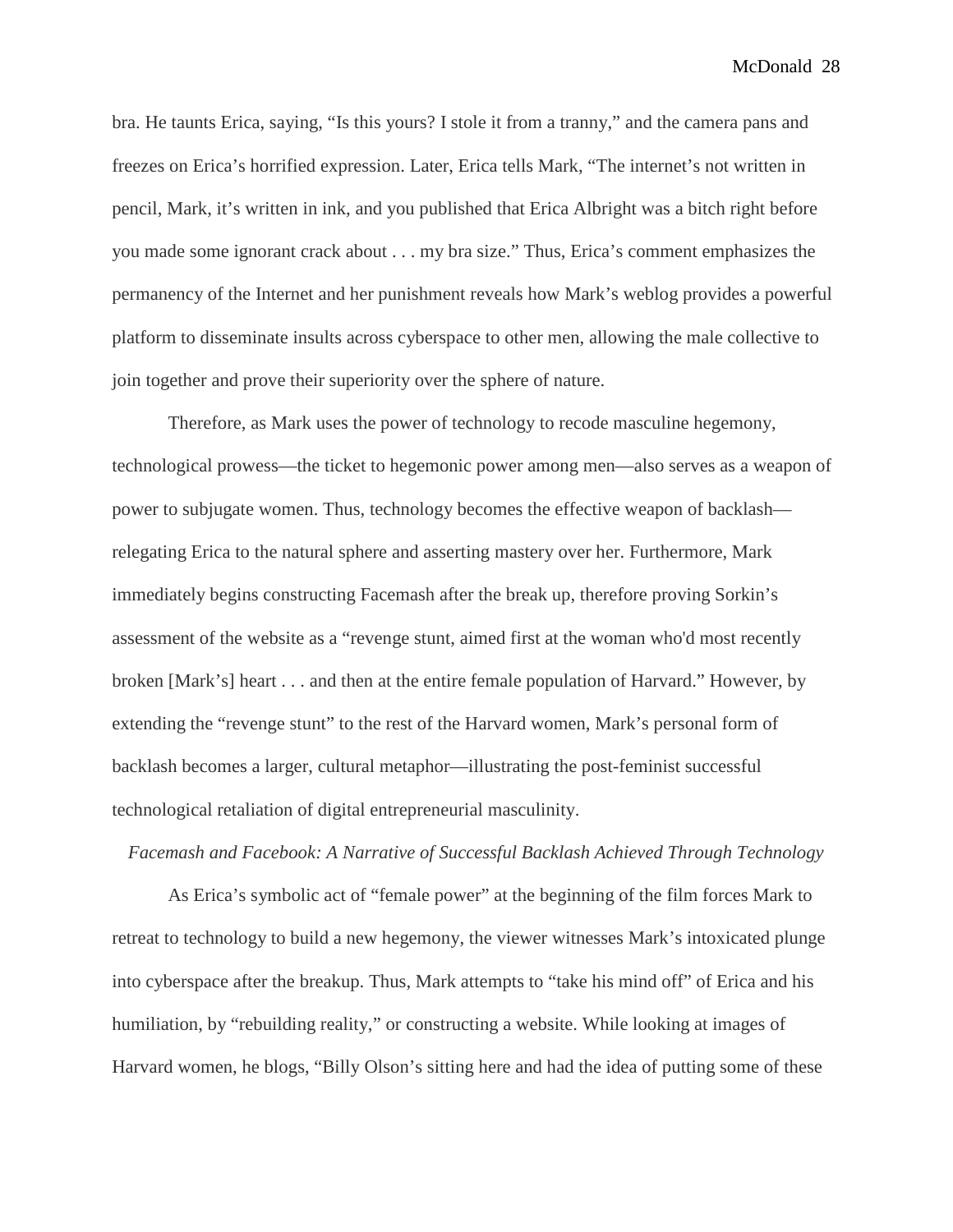next to pictures of farm animals and have people vote on who's hotter." Immediately after accessing technology, Mark "jokingly" associates women with animals, illustrating his attempts to "entrench . . . hierarchies" about women through his technological prowess (Millar 51). Furthermore, after identifying women with "animality," Mark reduces women to their corporeality by building Facemash with headshots from Harvard's online directory. Then, after associating women with the natural realm, Mark literally engineers male domination over the "sphere of nature" through an algorithm that allows men to "rate women based on their 'hotness.'" As the site gets 22,000 hits in less than four hours, the male community joins Mark in exercising mastery over nature and waging a counterassault on feminism.

Clearly, Mark's development of a new website illustrates how male interests particularly the angst-ridden ambitions of subordinated men—permeate the creation of new technological artifacts. The retaliatory nature of Facemash.com proves that "specific technological artifacts may be gender shaped and may have gender consequences and that this process can be charted in the design and use of technologies" (Lohan and Faulkner 322). Therefore, considering Mark's origins of antagonistic subordination, the patriarchal interests and consequences of Facemash, and its predicating the design of Facebook, the construction of Facebook proves gendered as well (Lohan and Faulkner 322). Though the film does not specifically depict Facebook in "use," it does feature its "design" extensively—as Mark codes it to create a virtual "Final Club" where he occupies a hegemonic masculinity. As hegemonic masculinity is defined by female subjugation, misogyny can clearly be "charted in the design" of Facebook. Though Mark initially begins coding Facebook to become "president" of a virtual social club, he does not launch the site until Dustin approaches him asking about whether or not a girl in Mark's art history class is single. This interaction proves an epiphany for Mark, and he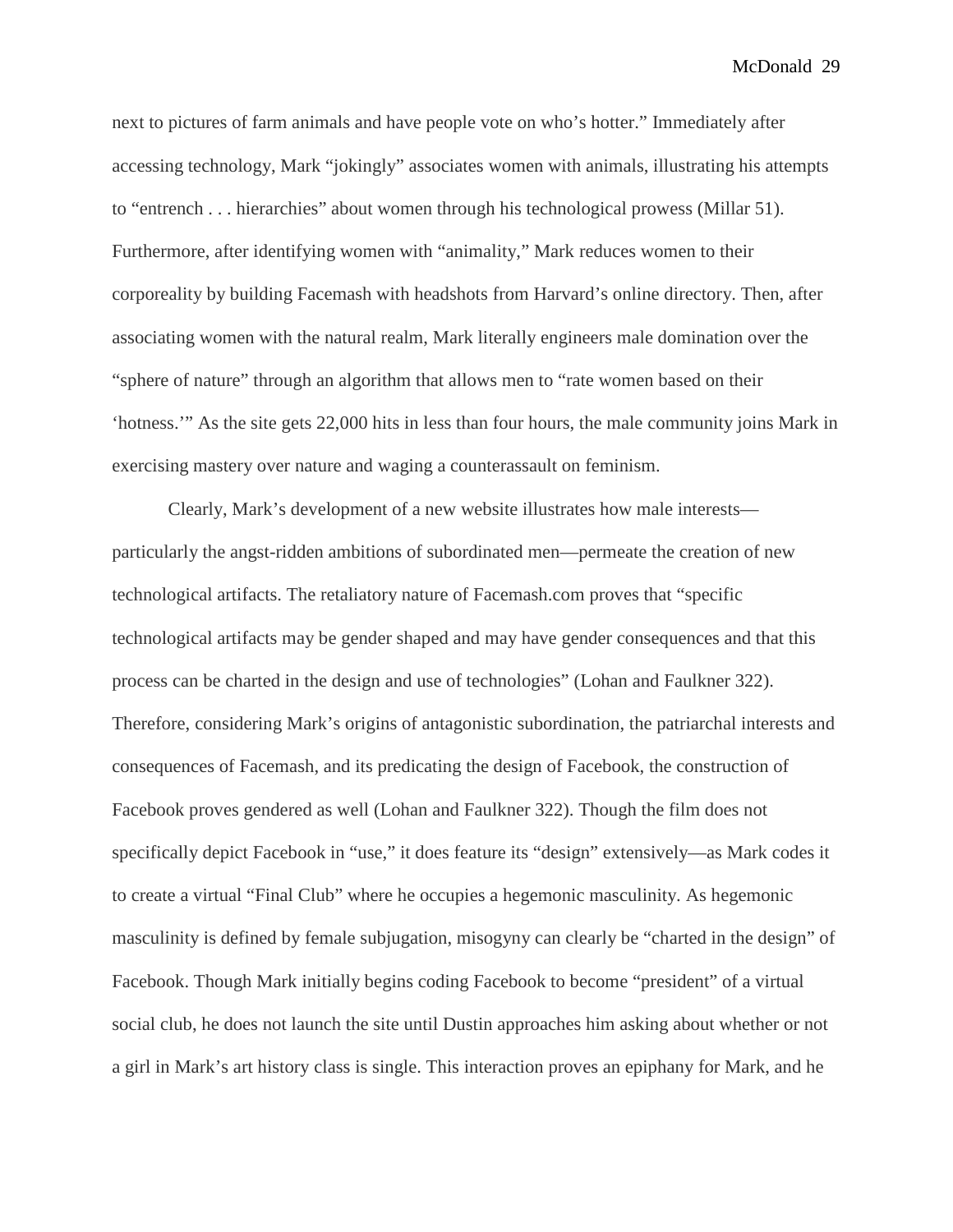creates the "Relationship Status" function of Facebook. He tells Eduardo, "This is what drives life at college. Are you having sex or aren't you. It's why people take certain classes, and sit where they sit, and do what they do, and at its, um, center, you know, that's what theFacebook is gonna be about. People are gonna log on because after all the cake and watermelon there's a chance they're actually gonna," and Eduardo finishes his thought, "get laid." Thus, Mark admits that specifically gendered "center" of his technology. Though he discusses "people," his logic behind Facebook is to reassert a hegemonic masculinity that exerts mastery over nature, and such a "relationship status" would further these masculine pursuits.

Further proving the gendered intent of Facebook, as Mark begins to develop the website, he attempts to "rebuild reality" and create a cyberfrontier that "appeals to long enduring myths of masculine power and imperialistic control" (Millar). To illustrate Mark's fantasy, Fincher, Sorkin, and Reznor attempt to replicate the "reality" of the digital entrepreneur; therefore, after the launching of Facebook, the film's reality becomes this "cyberfrontier" invested with the reason/nature dualism that degrades women and establishes male supremacy. As the producers filter the narrative through the lens of these hegemonic men, all the women in the film become the projections of their dualistic, patriarchal psyche.

Thus, after Facebook goes live, the women in the film start to resemble the female stereotypes that populate cyberspace—the traditional cyberfrontier of the computer geek. Hyperbolically associated with the natural sphere, these "cyberbimbos" and "electronic renderings of Barbie dolls" are ignorant, incapable of "rationality" and reduced to their appearance, the realm of the "body" (Sardar 33). Furthermore, according to Millar, they are "highly sexualized objects, who forcefully seek male attention and crave sexual domination" (105-106). Thus, as these caricatures of "nature" desire "domination" by the rational sphere, such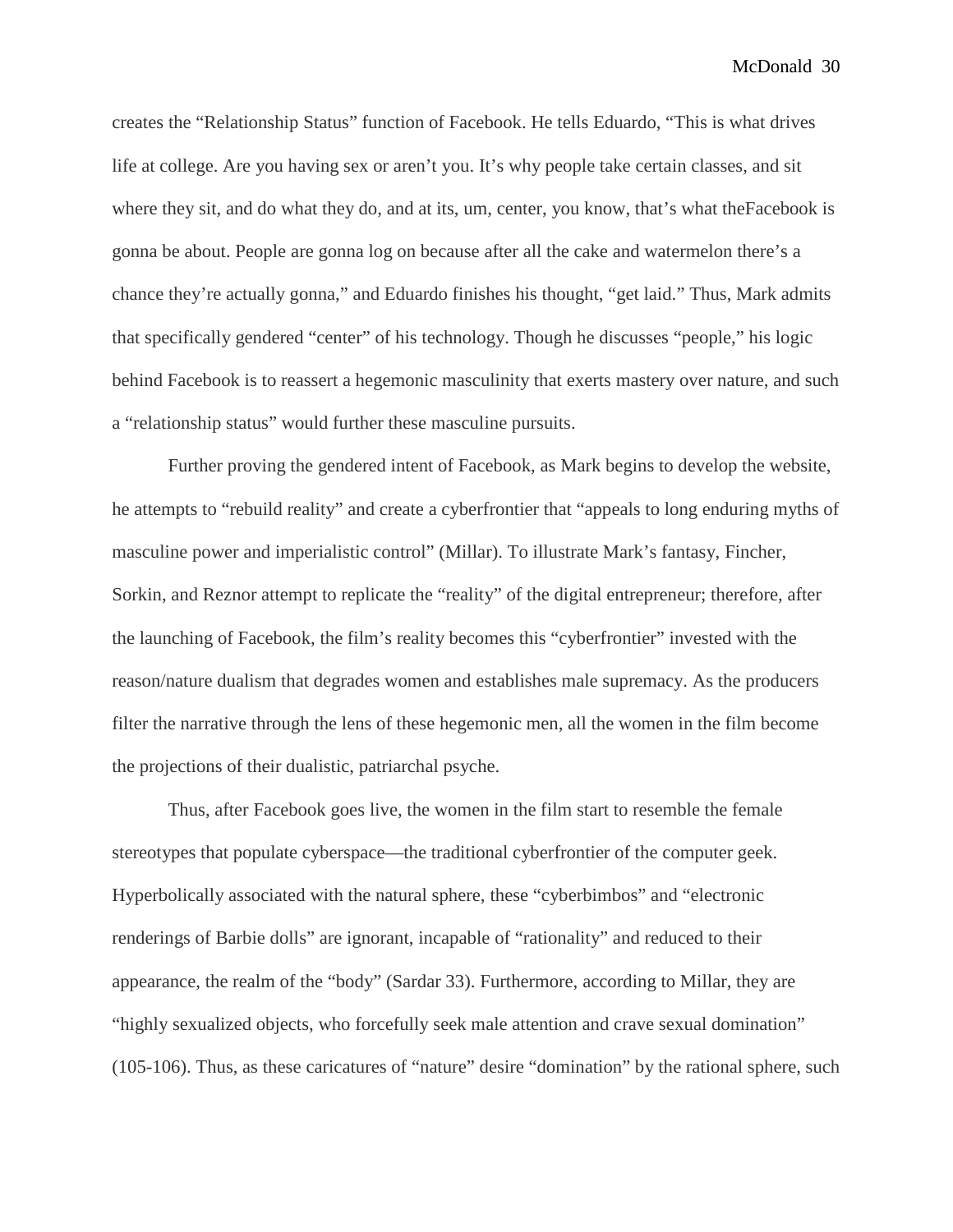a portrayal normalizes male mastery over women—the fantasy of the dualistic, technological male mind.

The first two women that Mark meets after launching Facebook, Christy and Alice, appear just as stereotyped as these exaggerated cyber-renderings of femininity. At a lecture on campus, Christy and Alice sit dressed as if about to go clubbing rather than listen to Bill Gates discuss an "8080 microprocessor." In a miniskirt and white blouse unbuttoned to reveal cleavage and a red lace bra, Christy is a beacon of sex appeal in the midst of the "rational" technical environment. After discovering that Mark Zuckerberg is sitting nearby, Christy leans over and whispers to Eduardo, "Facebook me when you get home. Maybe we can all go out and grab a drink later." Thus, Christy, calling attention to her body in her provocative outfit, and hinting at a hedonistic evening, identifies herself with the sphere of nature and "the body" and "lower passions" associated with it (Plumwood). Furthermore, the next scene in which Christy and Alice appear is a dirty, dimly lit nightclub bathroom, where they each aggressively drag Eduardo and Mark into separate stalls to give them oral sex. Thus, after aligning themselves with the sphere of nature, just like the women of cyberspace, they "seek male attention" at the lecture, and then "crave sexual domination" later that evening.

Furthermore, the peripheral women throughout the rest of the film continue to fit the digital entrepreneur's projection of the cyberfrontier. The pretty young girls at the house in Palo Alto distance themselves from the rational sphere through their overstated ignorance of technology and emphasize their association with the realm of the body. Sean asks them, "Are you guys using spikes or ghost missiles?" and they respond, "We don't know we're just shooting at each other." When Sean advises, "Use sweet kamakazis," they reply, "Like we know what that is." Thus, they confess ignorance of the technology they're using and continue to smoke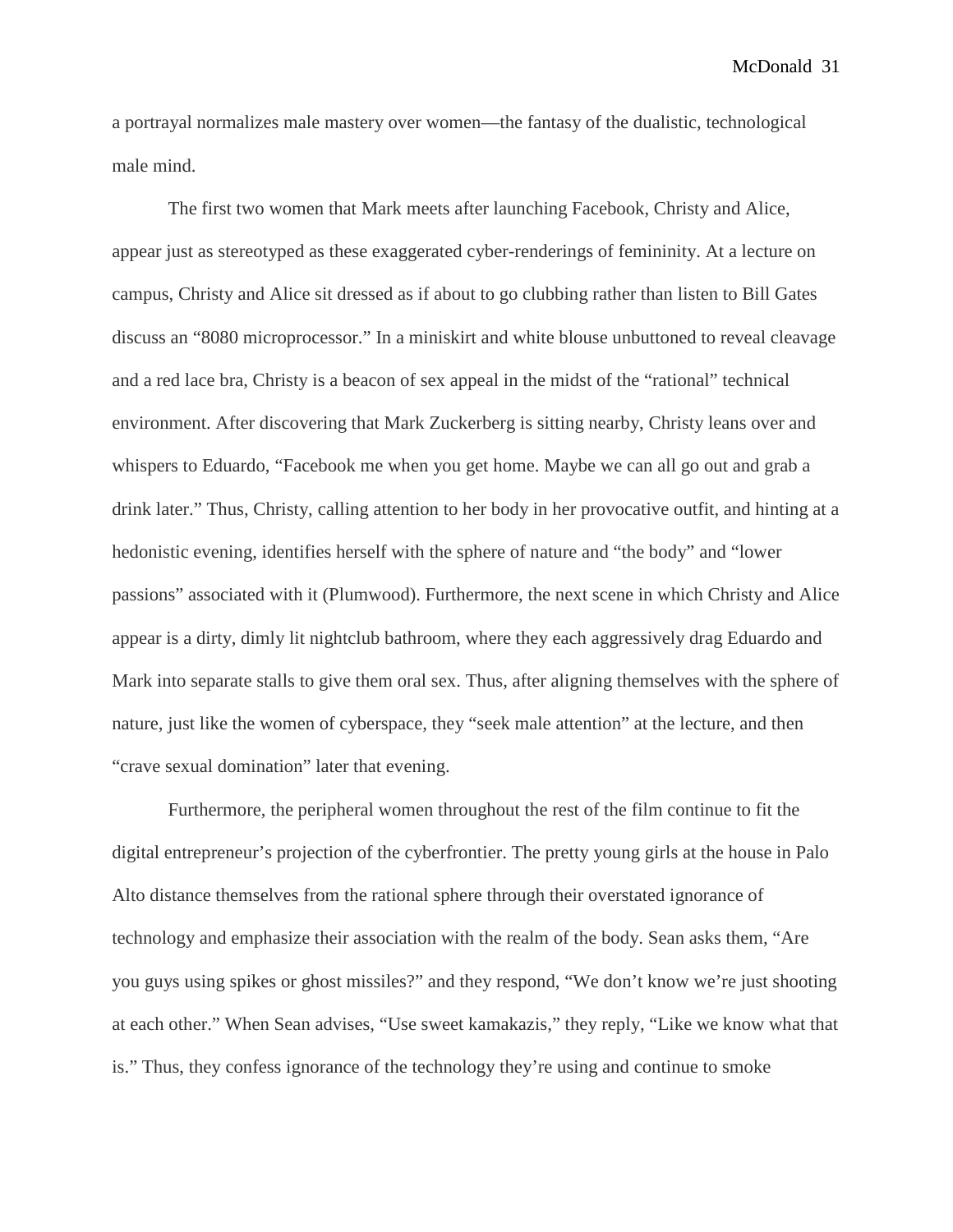marijuana until they slur their speech. The women at the nightclub in California follow the same template for femininity. First, as they are Victoria's Secret models, the viewer immediately associates them with the body and sexuality. Furthermore, when Mark and Sean discuss Facebook, Brianna says, "If you guys are gonna talk about bandwidth we need shots." Thus, when the topic of technology arises, these women detach and insist on indulging the flesh thoroughly identifying themselves as "natural," "bodily" creatures, incapable of comprehending the "rational" realm of technology. Therefore, the landscape of the cyberfrontier is populated by women so helplessly part of "nature" that their mastery by "rational" men appears normal.

However, while these women constitute the cyberfrontier "fantasy" of the digital entrepreneur, a cyber nightmare in the film further illustrates the importance of acquiring digital entrepreneurial masculinity and exerting mastery over the sphere of nature. As Eduardo does not have technological skills, he is restricted from fully entering the realm of rationality. Thus, he cannot properly exert control over the realm of nature—Christy. When Eduardo returns from Palo Alto, Christy arrives at his room, furious that his Facebook status says "single." However, Eduardo admits that he doesn't know how to change the status, confessing his lack of technical knowledge. Immediately, as Eduardo distances himself from rational sphere, he forfeits his masculine power, and thus, Christy becomes a horrific image of unregulated nature—a psychotic, pyromaniacal, emasculating nightmare. Thus, by means of contrast, the film proves the importance of developing digital entrepreneurial masculinity—to fail to stay "wired" means to give up one's manhood and allow the emasculating tyranny of irrational, unruly women.

Thus, in frighteningly stark contrast to the failed backlash at the start of the film, such complete "virtual colonization" of femininity by digital entrepreneurial masculinity proves a wildly successful form of cultural retaliation. Therefore, as the film depicts the rise of digital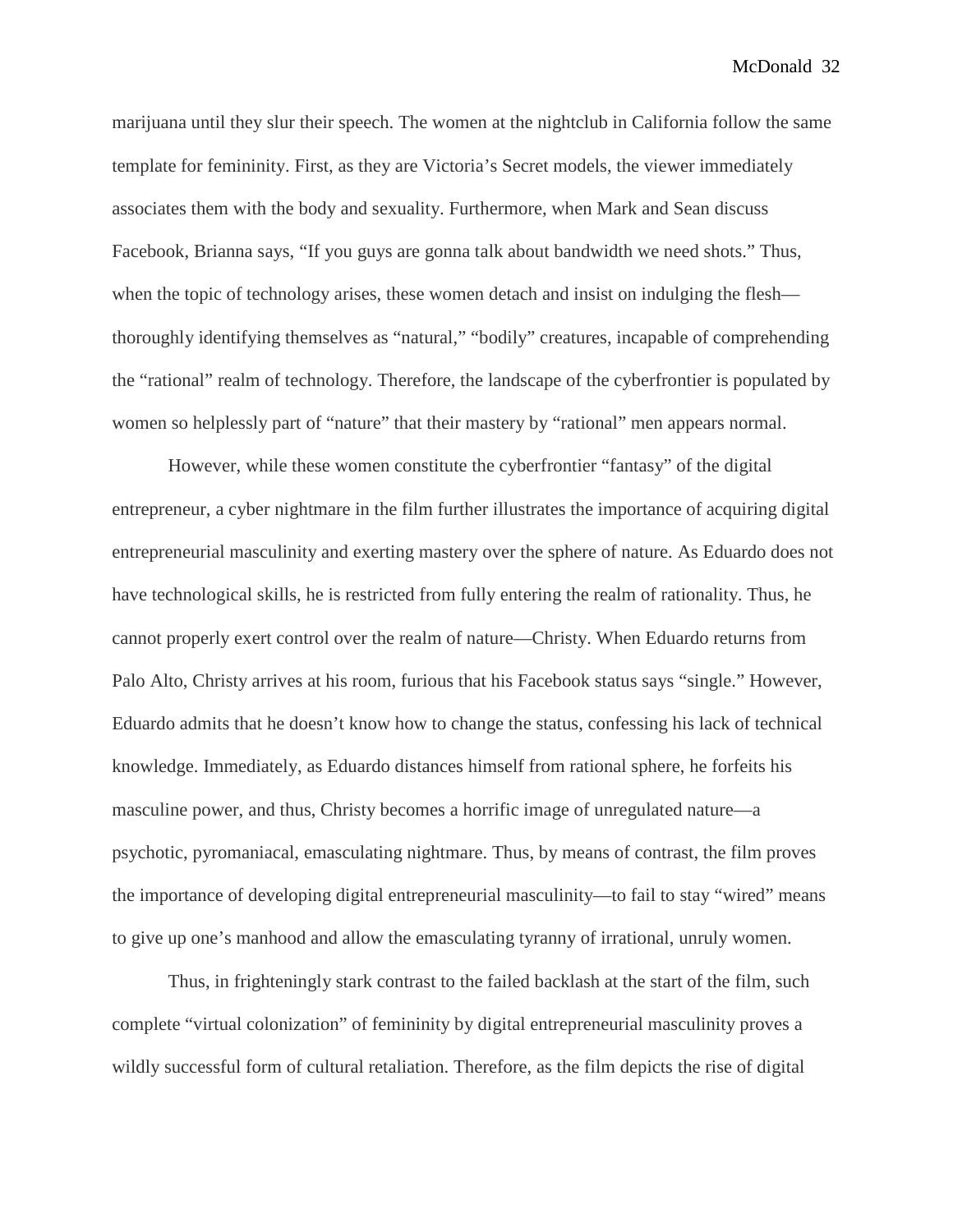entrepreneurial masculinity, defined by a megalomaniac, Machiavellian preoccupation with masculine power and a misogynistic vendetta against women, the social implications for the "new digital world order" are foreboding (Kenway 23).

### **What Does the Future Hold?**

As those who design "new technologies are, by the same stroke, designing society," and the American landscape becomes exponentially more digitized, these powerful men can continue to shape it into the imagined "cyberfrontier." Even if Facebook's original patriarchal purposes are only partially realized through the furthering of a hegemonic masculinity, as these men continue to develop new technologies, and their gender ideologies trickle through them and into the cultural consciousness, the precise ramifications of Facebook's "gender shaping"—and certainly that of other technologies—will manifest over time. As David Noble says about technology, "our ignorance of its consequences completely swamps our knowledge" (22).

However, unfortunately, our society remains content with the utopian whim that all technological advancement translates to beneficial social progress. Necessary evaluation of technology is truncated as culture continues to indulge this Enlightenment fancy of "technological determinism,"—or the optimistic conviction that the autonomous, asocial force of technology will usher in a "technical breakthrough which, when launched, will impact upon and change our society" for the better (Lohan 322). However, David Noble predicts little change, as "the expectation of ultimate salvation through technology, whatever the immediate human and social costs, has become the unspoken orthodoxy, reinforced by a market-induced enthusiasm for novelty and sanctioned by a millenarian yearning for new beginnings" (24). However, Millar claims that the language of technological progress, or "digital discourse," forbids contestation as it is designed to keep the digital entrepreneurs in power, the hierarchies entrenched, and the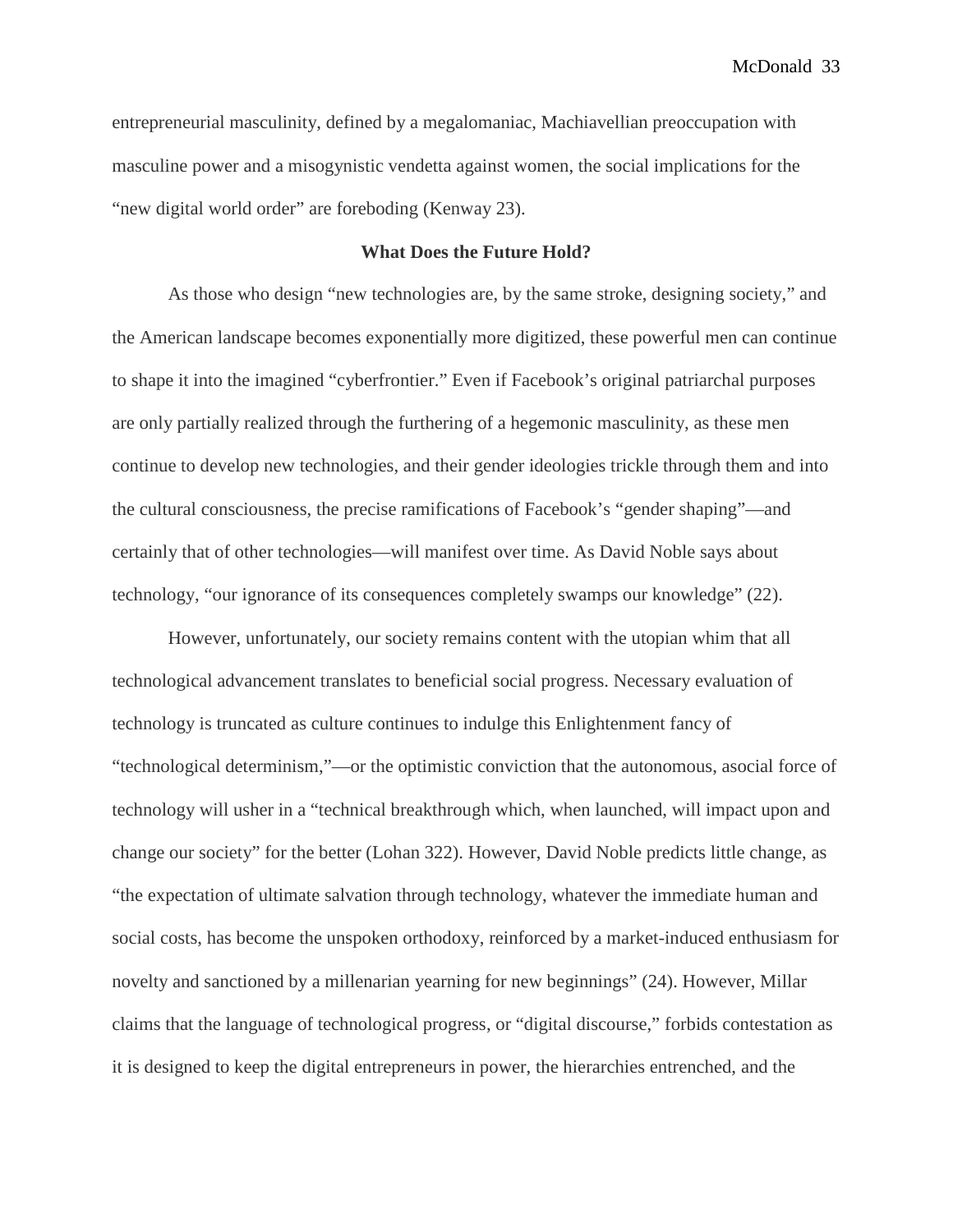increasing colonization of the American social landscape into the imagined, misogynistic cyberfrontier. Thus, as the misogyny of *The Social Network* was met with relative silence from the male population and was heralded as "capturing the zeitgeist of 2010," perhaps this is the most compelling evidence for the osmotic absorption of gender norms through new technology, the transformation of America into the cyberfrontier, and the most convincing case for the digital entrepreneur's supremacy and successful backlash.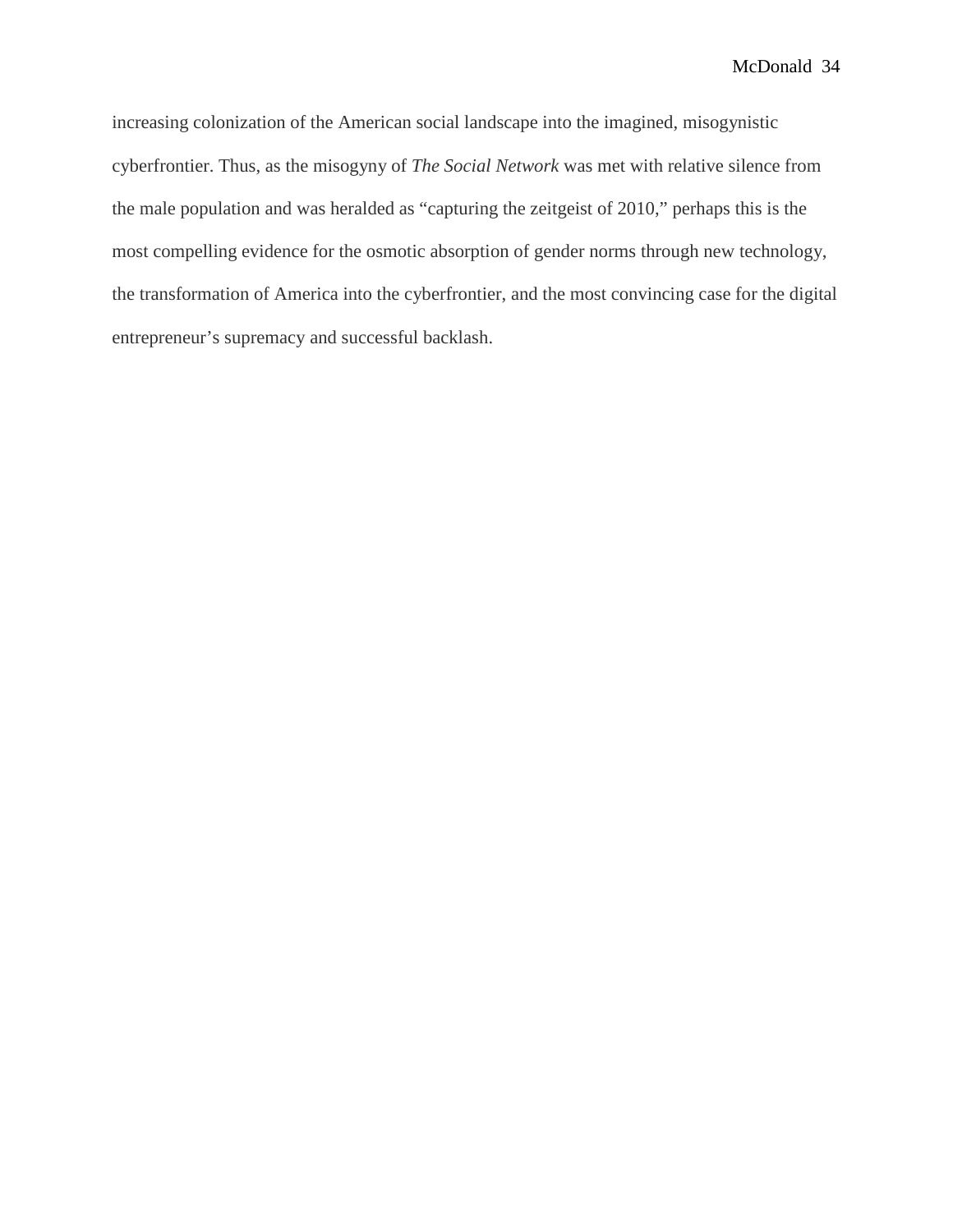#### Works Cited

Barr, Jason. "Aaron Sorkin Responds to Claims of Misogyny in The Social Network." Collider.com. N.p., 12 Oct. 2010. Web. 1 Dec. 2012.

<http://collider.com/aaron-sorkin-misogyny-response-the-social-network/54188/>.

Bertoni, Steven. "Sean Parker: Agent of Disruption." Forbes 10 Oct. 2010: 1-4. Web. 5 Dec. 2012.

Connell, R. W. *Masculinities.* Los Angeles: University of California Press, 2005. Print.

- Connell, R.W., Wood, Julian. "Globalization and Business Masculinities." Men and Masculinities. 7.4 (2005): 347-364. Web. 2 Dec. 2012
- Faludi, Susan. *Backlash: The Undeclared War on American Women.* New York: Three Rivers Press, 2006. Print.
- Faulkner, Wendy. "The Power and the Pleasure? A Research Agenda for 'Making Gender Stick' to Engineers." Science, Technology, and Human Values 25.1 (2007): 87-119. JSTOR. Web. 17 Nov. 2012.
- Kenway, Jane. "The Information Superhighway and Post-modernity: the Social Promise and the Social Price." Comparative Education 32.2 (1996): 217-31. Web. 1 Dec. 2012.
- Kimmel, Michael. "Wimps, Whiners, and Weekend Warriors: The Contemporary Crisis of Masculinity and Beyond." Manhood in America: A Cultural History. New York: The Free Press, 1996. 291-328. Print.
- Kirby, Alan. Digimodernism: How New Technologies Dismantle the Postmodern and Reconfigure our Culture. New York: Continuum International Publishing Group, 2009. Print.

Kumar, Sashi. "The exercise of hegemony in contemporary culture and media, and the need for a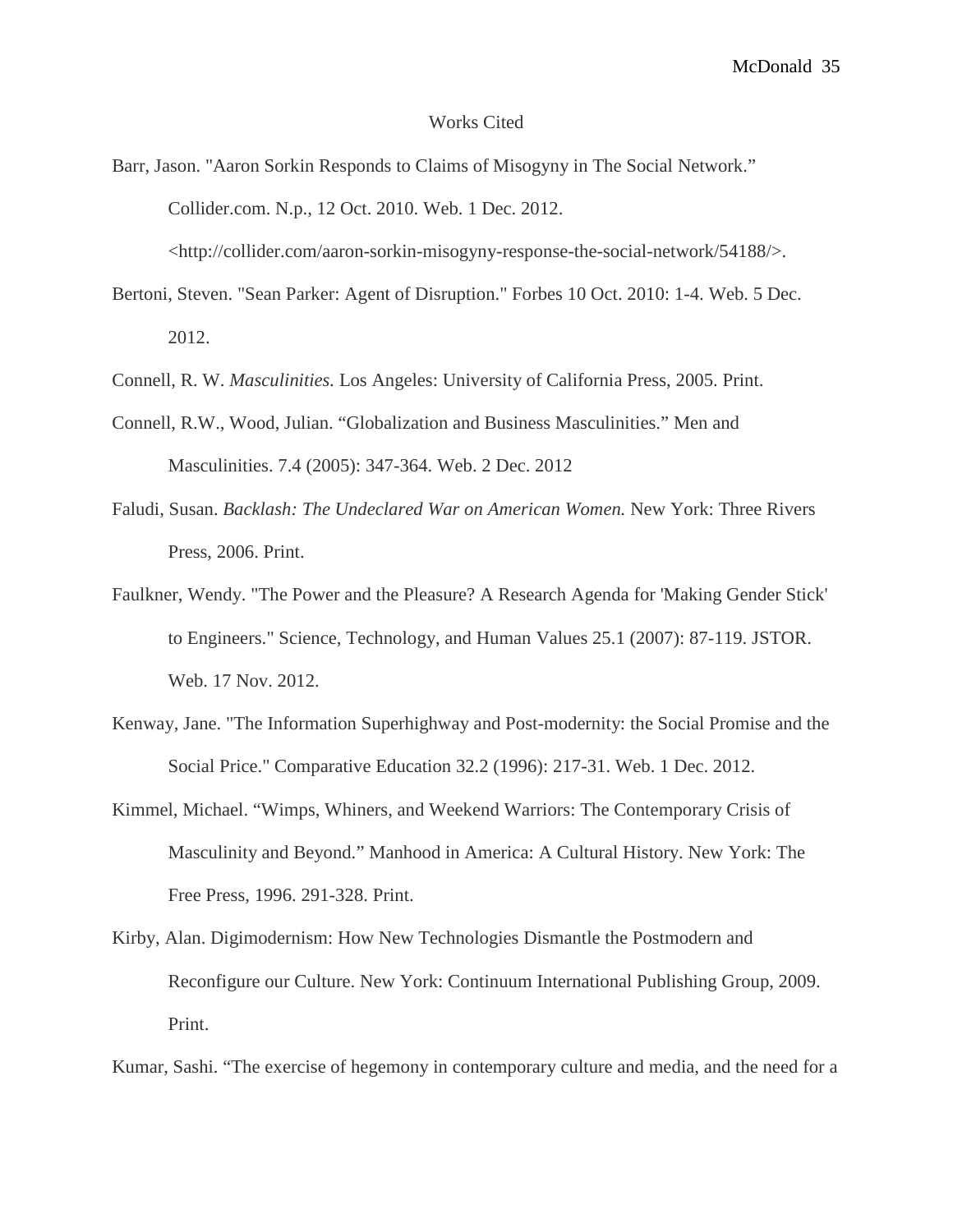counterhegemony initiative." Social Scientist. 39.11 (2011): 33-40. JSTOR. Web. 12 Apr. 2012.

- Lohan, Maria. "Constructive Tensions in Feminist Technology Studies." Social Studies of Science 30.6 (2006): 895-916. JSTOR. Web. 18 Nov. 2012.
- MacInnes, John. "The Crisis of Masculinity and the Politics of Identity." *The Masculinities Reader.* Ed. Stephen M. Whitehead and Frank J. Barrett. Cambridge: Polity Press, 2001. 311-330. Print.
- Millar, Melanie Stewart. *Cracking the Gender Code: Who Rules the Wired World?* Toronto: Second Story Press, 1998. Print.
- Noble, David F. *Progress Without People: New Technology, Unemployment, and the Message of Resistance.* Toronto: Between the Lines, 1995. Print.
- ---. *The Religion of Technology: The Divinity of Man and the Spirit of Invention*. New York: Penguin, 1999. Print.

Plumwood, Val. *Feminism and the Mastery of Nature.* London: Routledge, 1993. Print.

Sardar, Ziauddin. "Alt.civilizations.faq: Cyberspace as the Darker Side of the Web." *Cyberfutures: Culture and Politics on the Information Superhighway*. Ed. Ziauddin Sardar and Jerome R. Ravetz. New York: New York University Press, 1996. 14-42. Print.

Sorkin, Aaron. *The Social Network.* Film Script. 2010. Sonypictures.com 20 Jan. 2013.

Thomas, Douglas. *Hacker Culture.* Minneapolis: University of Minnesota Press, 2002. Print.

Turkle, Sherry. "Hackers: Loving the Machine for Itself." Social Issues in Computing: Putting Computing in its Place. Ed. Chuck Huff and Thomas Finholt. New York: McGraw-Hill, 1994. 638-72. Print.